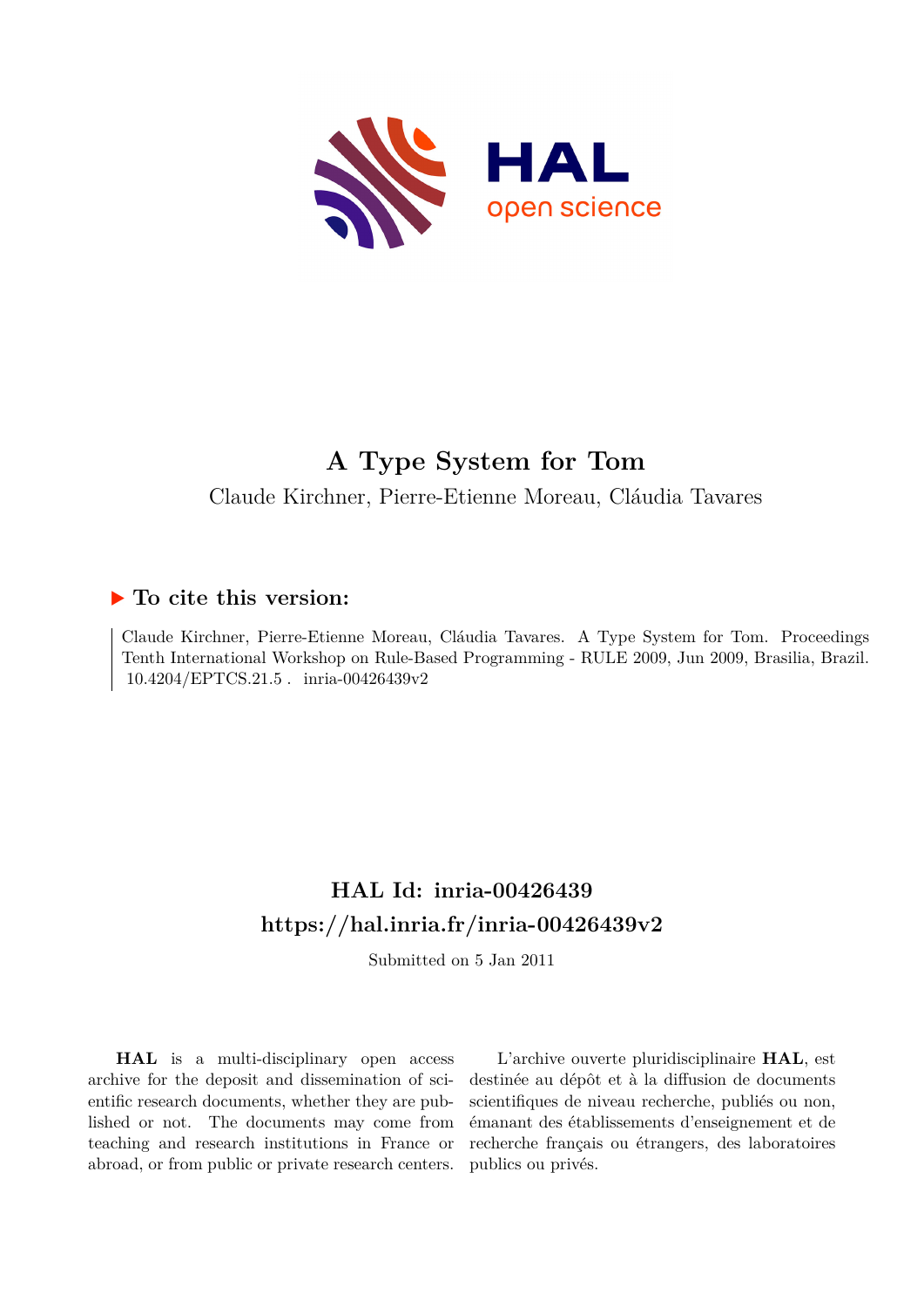# **A Type System for** Tom

Claude Kirchner

INRIA Centre de Recherche INRIA Bordeaux - Sud-Ouest 351, cours de la Libération, 33405 Talence Cedex France

Claude.Kirchner@inria.fr

Pierre-Etienne Moreau Cláudia Tavares<sup>∗</sup>

INRIA & LORIA 615 rue du Jardin Botanique, CS 20101 54603 Villers-lès-Nancy Cedex France

Pierre-Etienne.Moreau@loria.fr Claudia.Tavares@loria.fr

Extending a given language with new dedicated features is a general and quite used approach to make the programming language more adapted to problems. Being closer to the application, this leads to less programming flaws and easier maintenance. But of course one would still like to perform program analysis on these kinds of extended languages, in particular type checking and inference. In this case one has to make the typing of the extended features compatible with the ones in the starting language.

The Tom programming language is a typical example of such a situation as it consists of an extension of Java that adds pattern matching, more particularly associative pattern matching, and reduction strategies.

This paper presents a type system with subtyping for Tom, that is compatible with Java's type system, and that performs both type checking and type inference. We propose an algorithm that checks if all patterns of a Tom program are well-typed. In addition, we propose an algorithm based on equality and subtyping constraints that infers types of variables occurring in a pattern. Both algorithms are exemplified and the proposed type system is showed to be sound and complete.

## **1 Introduction of the problem: static typing in** Tom

We consider here the Tom language, which is an extension of Java that provides rule based constructs. In particular, any Java program is a Tom program. We call this kind of extension *formal islands* [\[4,](#page-13-1) [3\]](#page-13-2) where the *ocean* consists of Java code and the *island* of algebraic patterns. For simplicity, we consider here only two new Tom constructs: a %match construct and a ' (backquote) construct.

The semantics of %match is close to the *match* that exists in functional programming languages, but in an imperative context. A %match is parameterized by a list of subjects (*i.e.* expressions evaluated to ground terms) and contains a list of rules. The left-hand side of the rules are patterns built upon constructors and fresh variables, without any linearity restriction. The right-hand side is *not* a term, but a Java statement that is executed when the pattern matches the subject. However, thanks to the backquote construct  $(')$  a term can be easily built and returned. In a similar way to the standard switch/case construct, patterns are evaluated from top to bottom. In contrast to the functional *match*, several actions (*i.e.* right-hand sides) may be fired for a given subject as long as no return or break instruction is executed. To implement a simple reduction step for each rule, it suffices to encode the left-hand side with a pattern and consider the Java statement that returns the right-hand side.

For example, given the sort Nat and the function symbols suc and zero, addition and comparison of Peano integers may be encoded as follows:

I. Mackie and A. Martins Moreira (Eds.): Tenth International Workshop on Rule-Based Programming (RULE 2009) EPTCS 21, 2010, pp. 51[–63,](#page-13-0) doi[:10.4204/EPTCS.21.5](http://dx.doi.org/10.4204/EPTCS.21.5)

<sup>∗</sup>This work was partially supported by The Capes Foundation, Ministry of Education of Brazil. Cx. postal 365, Brasília DF 70359-970, Brazil.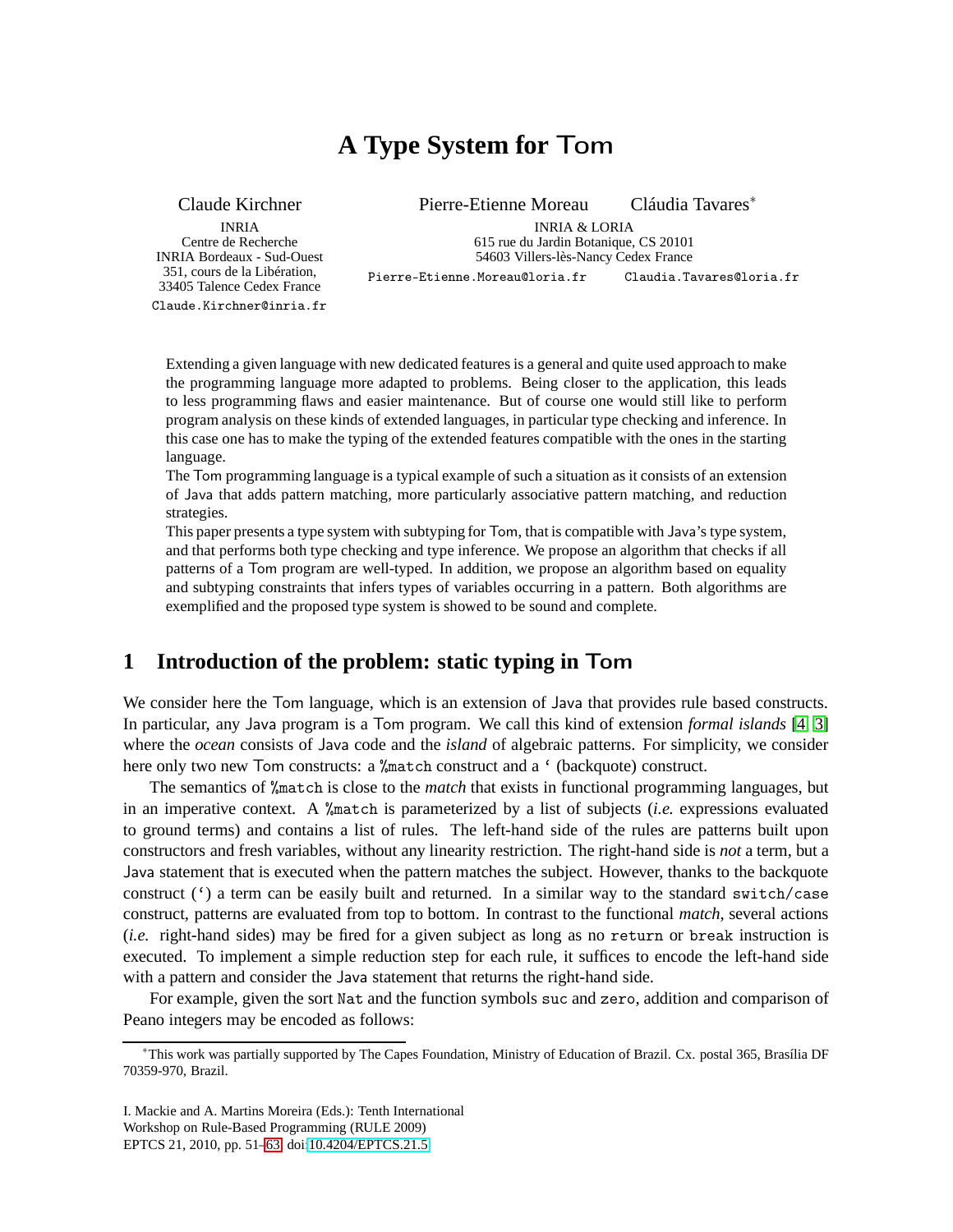```
public Nat plus(Nat t1, Nat t2) {
 \text{W}match(t1,t2) {
   x,zero() \rightarrow \{ return 'x; \}x, succ(y) \rightarrow \{ return 'succ(plus(x,y)); \}}
}
                                                    public boolean greaterThan(Nat t1, Nat t2) {
                                                      \text{W}match(t1, t2) {
                                                        x, x -> { return false; }
                                                       suc(x),zero() \rightarrow \{ return true; \}zero(),suc(y) -> { return false; }
                                                        suc(x),suc(y) \rightarrow \{ return 'greater Than(x,y); \}}
```
In this combination of an ocean language (in our case Java) and island features (in our case abstract data types and matching), it is still an open question to perform type checking and type inference.

}

Since we want to allow for type inclusion at the pattern level, the first purpose of this paper is to present an extension of the signature definition mechanism allowing for subtypes. In this context we define Java*-like* types and signatures. Therefore the set of types is the union of Java types and abstract data types (i.e. Tom types) where multiple inheritance and overloading are forbidden. For example, given the sorts Int<sup>+</sup>, Int<sup>-</sup>, Int and Zero, the type system accepts the declaration Int<sup>+</sup> <: Int ∧ Int<sup>-</sup> <: Int but refuses the declaration Zero  $\langle$ : Int<sup>+</sup>  $\land$  Zero  $\langle$ : Int<sup>-</sup>. Moreover, a function symbol suc cannot be overloaded on both sorts Int<sup>+</sup> and Int<sup>-</sup>. In order to handle those issues, we propose an algorithm based on unification of equality constraints [\[14\]](#page-13-3) and simplification of subtype constraints [\[8,](#page-13-4) [1,](#page-13-5) [16\]](#page-13-6). It infers the types of the variables that occur in a pattern (x and y in the previous example). Moreover, we also propose an algorithm that checks that the patterns occurring in a Tom program are correctly typed.

Of course typing systems for algebraic terms and for rewriting has a long history. It includes the seminal works done on OBJ, order-sorted algebras [\[10,](#page-13-7) [9\]](#page-13-8) and Maude [\[6\]](#page-13-9); the works done on feature algebras [\[2\]](#page-13-10) or on membership constraints [\[11,](#page-13-11) [7\]](#page-13-12); and the works on typing rewriting in higher-order settings like [\[17\]](#page-13-13) or [\[5\]](#page-13-14). Largely inspired from these works, our contribution here focusses on the appropriate type system for pattern-matching, possibly modulo associativity, in a Java environment.

### <span id="page-2-0"></span>**2 Type checking**

Given a signature  $\Sigma_{\nu}$ , the (simplified) abstract syntax of a Tom program is as follows:

 $rule \qquad ::= \qquad *cond* \longrightarrow action$  $\text{cond}$  ::=  $\text{term}_1 \prec \uparrow_{[s]} \text{term}_2 \mid \text{cond}_1 \wedge \text{cond}_2$  $\textit{term}$  ::=  $x \mid f(\textit{term}_1, \ldots, \textit{term}_n)$  $action ::= (term_1, \ldots, term_n)$ 

The left-hand side of a rule is a conjunction of matching conditions  $term_1 \nless_{[s]} term_2$  consisting of a pair of terms and where *s* denotes a sort. We introduce the set  $\mathcal F$  of free symbols. Terms are many-sorted terms composed of variables  $x \in \mathcal{X}$  and function symbols  $f \in \mathcal{F}$ . The set of terms is written  $\mathcal{T}(\mathcal{F},\mathcal{X})$ . In general, an *action* is a Java statement, but for our purpose it is enough to consider an abstraction consisting of terms  $e_1, \ldots, e_n \in \mathcal{T}(\mathcal{F}, \mathcal{X})$  whose instantiations are described by the conditions, and used in the Java statement.

**Example 2.1.** *The last rule of the* greaterThan *function given above can be represented by the following rule expression:*

 $suc(x) \nless_{[N]} t_1 \land suc(y) \nless_{[N]} t_2 \longrightarrow (x, y)$ 

In a first step, we define *S* as a set of sorts and we consider that a *context* Γ is composed of a set of pairs (variable,sort), and (function symbol,rank):

$$
\Gamma ::= \varnothing \mid \Gamma_1 \cup \Gamma_2 \mid x : s \mid f : s_1, \ldots, s_n \to s
$$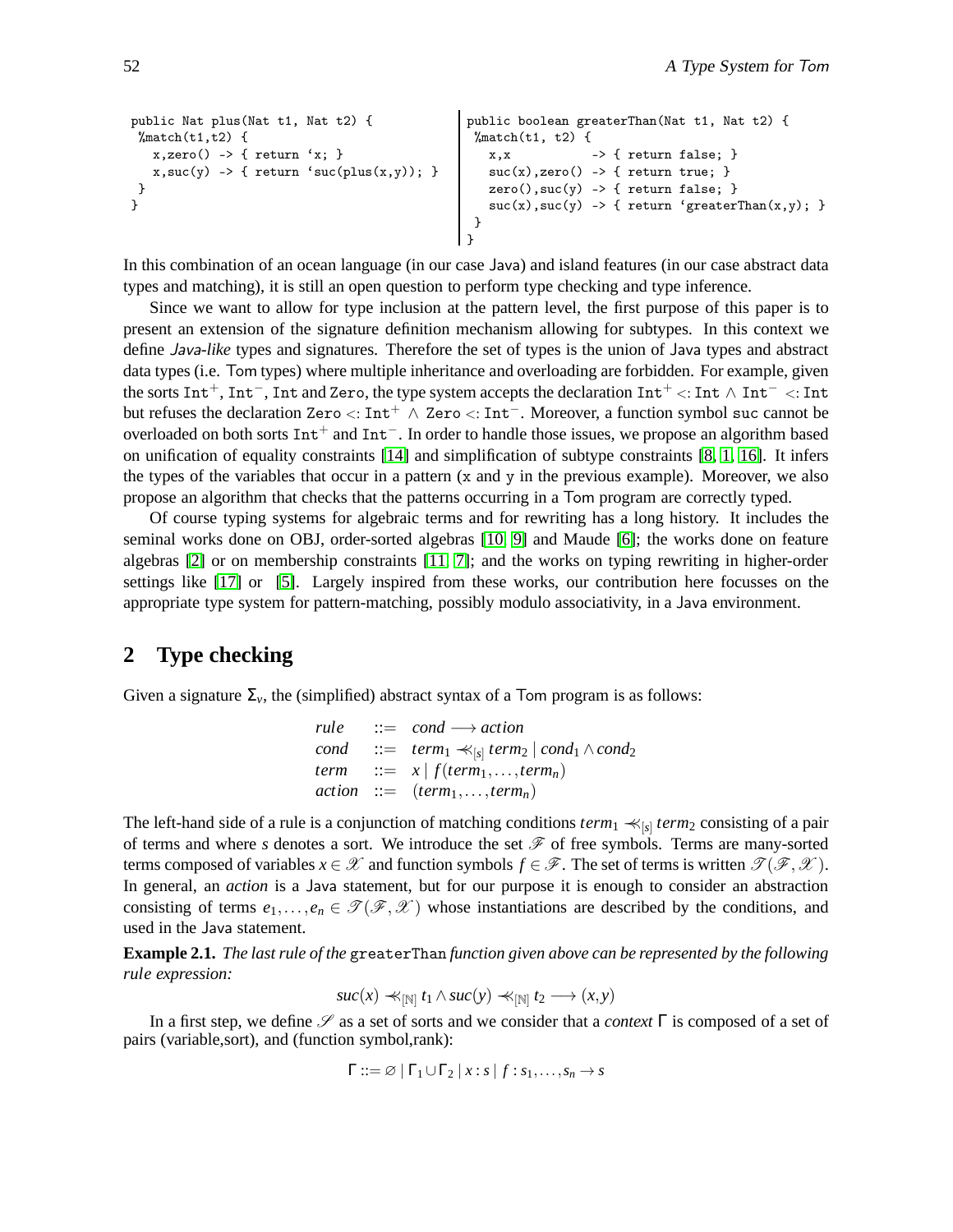and context access is defined by the function sortOf(Γ,*e*):  $\Gamma \times \mathcal{T}(\mathcal{F},\mathcal{X}) \to \mathcal{S}$  which returns the sort of term *e* in the context Γ:

 $sortOf(\Gamma, x) = s$ , if  $x : s \in \Gamma$  sortOf( $\Gamma, f(e_1, \ldots, e_n)$ ) = *s*, if  $f : s_1, \ldots, s_n \to s \in \Gamma$ 

where  $x \in \mathcal{X}$  and  $f \in \mathcal{F}$ .

We denote by  $\Gamma(x : s)$  the fact that  $x : s$  belongs to  $\Gamma$ . Similarly,  $\Gamma(f : s_1, \ldots, s_n \to s)$  means that  $f: s_1, \ldots, s_n \to s$  belongs to  $\Gamma$ . In Fig. [1](#page-3-0) we give a classical type checking system defined by a set of inference rules. Starting from a context  $\Gamma$  and a rule expression  $\pi$ , we say that  $\pi$  is well-typed if  $\pi$ : *wt* can be derived by applying the inference rules. *wt* is a special sort that corresponds to the well-typedness of a *rule* or a condition *cond*.

$$
\frac{\Gamma \vdash e_1 : s_1 \quad \cdots \quad \Gamma \vdash e_n : s_n}{\Gamma(x : s) \vdash x : s} \quad \frac{\Gamma \vdash e_1 : s_1 \quad \cdots \quad \Gamma \vdash e_n : s_n}{\Gamma(f : s_1, \ldots, s_n \to s) \vdash f(e_1, \ldots, e_n) : s} \quad \text{T-FUN}
$$
\n
$$
\frac{\Gamma \vdash e_1 : s \quad \Gamma \vdash e_2 : s}{\Gamma \vdash (e_1 \prec \langle s | s \rangle e_2) : wt} \quad \Gamma \vdash (cond_1) : wt \quad \cdots \quad \Gamma \vdash (cond_1 \land \ldots \land cond_n) : wt}{\Gamma \vdash (cond_1 \land \ldots \land cond_n) : wt} \quad \text{T-CONJ}
$$
\n
$$
\frac{\Gamma \vdash (cond) : wt \quad \Gamma \vdash e_1 : s_1 \quad \ldots \quad \Gamma \vdash e_n : s_n}{\Gamma \vdash (cond \rightarrow (e_1, \ldots, e_n)) : wt} \quad \text{T-RULE}
$$
\nif  $sort \text{Of}(\Gamma, e_i) = s_i$ , for  $i \in [1, n]$ 

<span id="page-3-0"></span>

#### <span id="page-3-1"></span>**2.1 Subtypes and associative-matching**

In order to introduce subtypes in Tom, we refine  $\mathscr S$  as the set of sorts, equipped with a partial order  $\lt:$ , called *subtyping*. It is a binary relation on  $\mathscr S$  that satisfies reflexivity, transitivity and antisymmetry. Moreover, since we allow for some symbols to be associative, we introduce the set  $\mathscr{F}_v$  of variadic symbols to denote them. Now, the set of terms is written  $\mathcal{T}(\mathcal{F}\cup\mathcal{F}_v,\mathcal{X})$  and terms are many-sorted variadic terms composed of variables  $x \in \mathcal{X}$  and function symbols  $f \in \mathcal{F} \cup \mathcal{F}_v$ . In the following, we often write  $\ell$  a variadic operator and call it a *list*.

We extend matching over lists to be associative. Therefore a pattern matches a subject considering equality relation modulo flattening. Lists can be denoted by function symbols  $\ell \in \mathcal{F}_v$  or by variables  $x \in \mathcal{X}$  annotated by \*. Such variables, which we write  $x^*$ , are called *star variables*. So we consider in the following many-sorted variadic terms composed of variables  $x \in \mathcal{X}$ , star variables  $x^*$  (where  $x \in \mathcal{X}$ ) and function symbols  $f \in \mathcal{F} \cup \mathcal{F}_v$ . Moreover, we define that function symbols  $\ell \in \mathcal{F}_v$  with variable domain (since they have a variable arity) of sort  $s_1$  and codomain *s* are written  $\ell : s_1^* \to s$  while star variables  $x^*$  are also sorted and written  $x^*$  : *s*.

Since terms built from syntactic and variadic operators can have the same codomain, we cannot distinguish one from the other only by theirs sorts. However, this is necessary to know which typing rule applies. Moreover, an insertion of a term can be treated by two ways: given terms  $\ell(e_1), \ell(e_2), \ell_1(e_1) \in$  $\mathcal{T}(\mathcal{F} \cup \mathcal{F}_v, \mathcal{X})$  where  $\ell, \ell_1 \in \mathcal{F}_v$ , we have: 1) an insertion of a list  $\ell(e_1)$  into a list  $\ell(e_2)$  corresponds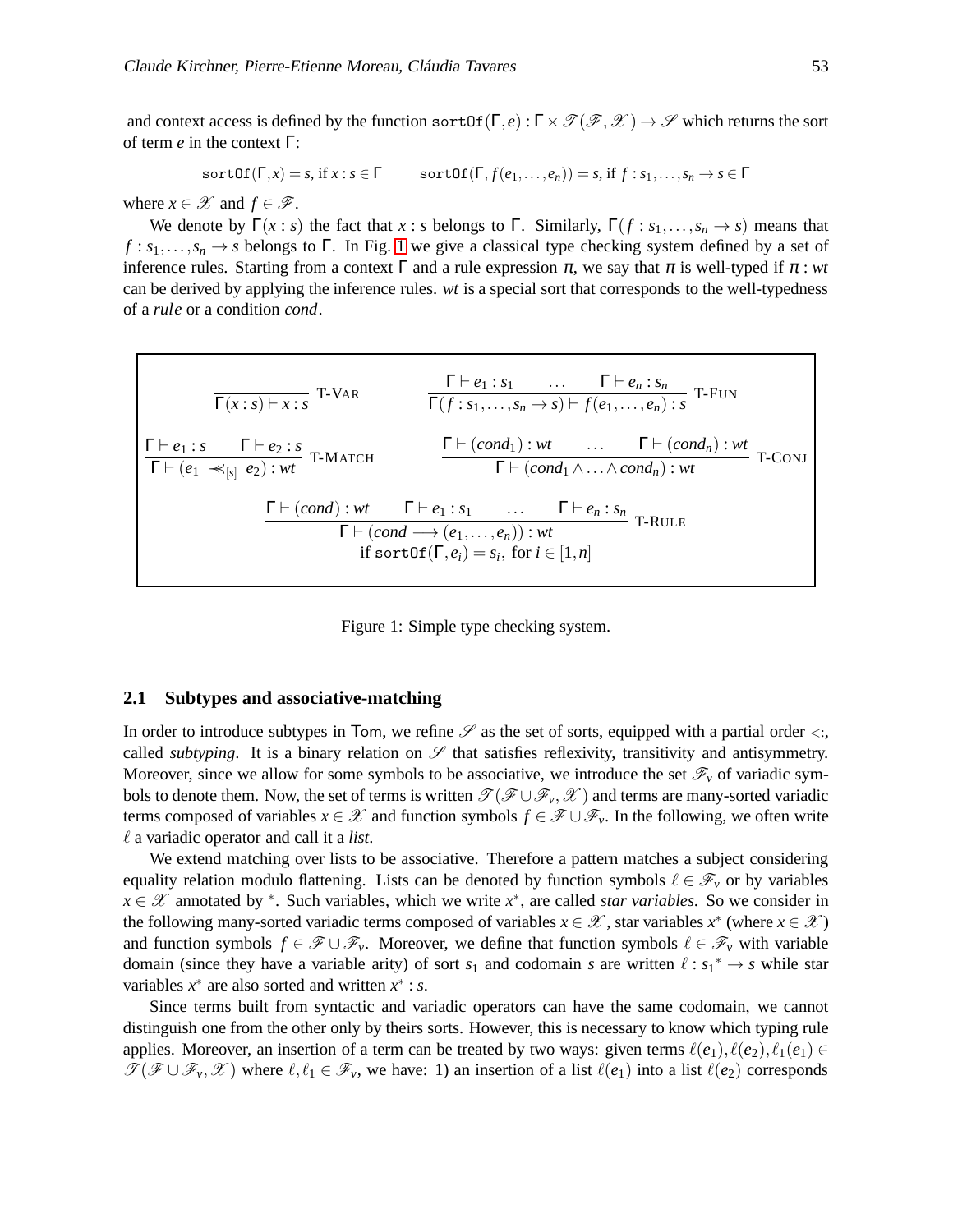to a concatenation of these both lists resulting in  $\ell(e_1,e_2)$ ; 2) an insertion of a list  $\ell_1(e_1)$  into a list  $\ell(e_2)$ results in  $\ell(\ell_1(e_1),e_2)$ . For that reason, it is important to distinguish the list from the inserted term by its function symbol in order to define which typing rule concerned for list must be applied. For this purpose, we introduce a notion of sorts decorated with function symbols, called *types*, to classify terms. The special symbol ? is used as decoration when it is not useful to know what the function symbol is, i.e. when the expected type is known but not the expected function symbol. This leads to a new set of decorated sorts  $\mathscr{D}$  which is equipped with a partial order <: *s*. It is a binary relation on  $\mathscr{D}$  where  $s_1^{g_1}$  <: *s*  $s_2^{g_2}$ is equivalent to  $s_1 < s_2 \wedge (g_1 = g_2 \vee g_2 = ?)$ .

*As pointed out in the introduction, we assume in all that paper that the signatures considered do not have multiple inheritance and that we do not allow function symbol overloading.*

Given these notions, we refine the notion of context  $\Gamma$  as a set of subtyping declarations (type,type) and pairs (variable,type), and (function symbol,rank). This is expressed by the following grammar:

 $\Gamma ::= \varnothing \; | \; \Gamma_1 \cup \Gamma_2 \; | \; s_1^2 \stackrel{*}{\asymp} \cdots s_2^2 \; | \; x : s^g \; | \; x^* : s^\ell \; | \; f : s_1^2, \ldots, s_n^2 \to s^f \; | \; \ell : {(s_1^2)}^* \to s^\ell$ 

where  $\zeta$ : s corresponds to the reflexive transitive closure of <: s and context access is refined by the function sortOf(Γ,*e*): Γ ×  $\mathcal{T}(\mathcal{F} \cup \mathcal{F}_v, \mathcal{X}) \to \mathcal{D}$  which returns the type of term *e* in the context Γ:

$$
sortOf(\Gamma, x) = s^g, \text{ if } x : s^g \in \Gamma \qquad sortOf(\Gamma, f(e_1, \ldots, e_n)) = s^f, \text{ if } f : s_1^2, \ldots, s_n^2 \to s^f \in \Gamma
$$
  
\n
$$
sortOf(\Gamma, x^*) = s^{\ell}, \text{ if } x^* : s^{\ell} \in \Gamma \qquad sortOf(\Gamma, \ell(e_1, \ldots, e_n, e)) = s^{\ell}, \text{ if } \ell : (s_1^2)^* \to s^{\ell} \in \Gamma
$$

where  $x \in \mathcal{X}$ ,  $f \in \mathcal{F}$ ,  $\ell \in \mathcal{F}_v$ ,  $g \in \mathcal{F} \cup \mathcal{F}_V \cup \{?\}$  and  $s^2, s^f, s^g, s^{\ell} \in \mathcal{D}$ .

The context has at most one declaration of type or signature per term since overloading is forbidden. This means that for  $e \in \mathcal{T}(\mathcal{F} \cup \mathcal{F}_v, \mathcal{X})$  and  $s_1^{g_1}$  $\frac{g_1}{1}, s_2^{g_2}$  $S_2^{g_2}$  (where  $g_1, g_2 \in \mathcal{F} \cup \mathcal{F}_v \cup \{?\}$  and  $s_1^{g_1}$  $s_1^{g_1}, s_2^{g_2} \in \mathscr{D}$  if  $e : s_1^{g_1} \in \Gamma$  and  $e : s_2^{g_2} \in \Gamma$  then  $s_1^{g_1} = s_2^{g_2}$  $\frac{g_2}{2}$ . We denote by  $\Gamma(s_1^{g_1} < s_1^{\overline{g_2}})$  $\binom{g_2}{2}$  the fact that  $s_1^{g_1} < :$   $s_2^{g_2}$  $^{82}_{2}$  belongs to  $\Gamma$ .

#### <span id="page-4-1"></span>**2.2 Type checking algorithm**

In Fig. [2](#page-5-0) we give a type checking system to many-sorted variadic terms applying associative matching. The rules are standard except for the use of decorated types. The most interesting rules are those that apply to lists. They are three:  $[T-EMENT]$  checks if a empty list has the same type declared in  $\Gamma$ ;  $[T-ELEM]$ is similar to [T-FUN] but is applied to lists; and [T-MERGE] is applied to a concatenation of two lists of type  $s^{\ell}$  in  $\Gamma$ , resulting in a new list with same type  $s^{\ell}$ .

The type checking algorithm reads derivations bottom-up. Since the rule [SUB] can be applied to any kind of term, we consider a strategy where it is applied iff no other typing rule can be applied. In practice, [SUB] will be combined with [T-VAR], [T-FUN] and [T-ELEM] and the type  $s_1^2$  which appears in the premise will be defined according to the result of function sortOf(Γ,*e*). The algorithm stops if it reaches the [T-VAR] or [T-SVAR] cases, ensuring that the original expression is well-typed, or if none of the type checking rules can be applied, raising an error.

<span id="page-4-0"></span>**Example 2.2.** Let  $\Gamma = \{ \ell : (\mathbb{Z}^2)^* \to \mathbb{Z}^\ell, one : \to \mathbb{N}^{one}, x^* : \mathbb{Z}^\ell, z^* : \mathbb{Z}^\ell, y : \mathbb{Z}^2, \mathbb{N}^2 <_i s \mathbb{Z}^2 \}$ . Then the expres $s$ *ion*  $\ell(x^*, y, z^*) \prec_{\lbrack \mathbb{Z}^2 \rbrack} \ell(one()) \longrightarrow (y)$  *is well-typed and its deduction tree is given in Fig.* [3](#page-6-0)

### **3 Type inference**

The type system presented in Section [2](#page-2-0) needs rules to control its use in order to find the expected deduction tree of an expression. Without these rules it is possible to find more than one deduction tree for the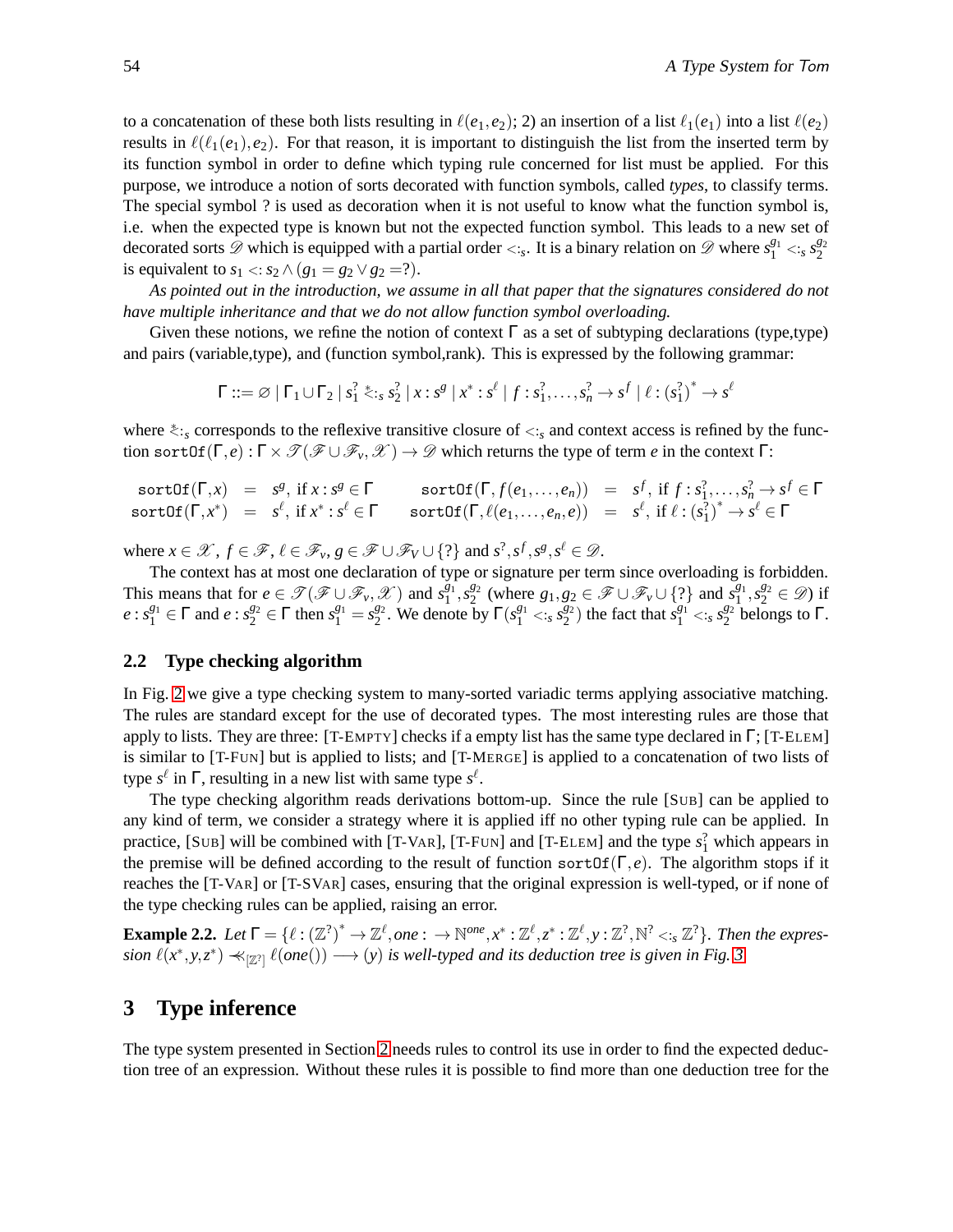$$
\frac{\Gamma(x:s^g) \vdash x:s^g \quad \text{T-VAR} \quad \overbrace{\Gamma(x^*:s^{\ell}) \vdash x^*:s^{\ell} \quad \text{T-SVAR}}{\Gamma(f:s_1^2,\ldots,s_n^2 \rightarrow s^{\ell}) \vdash f(e_1,\ldots,e_n):s^{\ell} \quad \text{T-FUN} \quad \overbrace{\Gamma(\ell:(s_1^2)^* \rightarrow s^{\ell}) \vdash \ell(:,s^{\ell}^2 \quad \text{T-EMPTY}}{\Gamma(\ell:(s_1^2)^* \rightarrow s^{\ell}) \vdash \ell(:,s^{\ell}) \rightarrow s^{\ell} \quad \text{T-ELEM}} \quad \frac{\Gamma \vdash \ell(e_1,\ldots,e_n):s^{\ell} \quad \Gamma \vdash e:s_1^2}{\Gamma(\ell:(s_1^2)^* \rightarrow s^{\ell}) \vdash \ell(e_1,\ldots,e_n,e):s^{\ell} \quad \text{T-ELEM}} \quad \frac{\Gamma \vdash \ell(e_1,\ldots,e_n):s^{\ell} \quad \Gamma \vdash e:s^{\ell} \quad \text{T-MERGE}}{\Gamma(\ell:(s_1^2)^* \rightarrow s^{\ell}) \vdash \ell(e_1,\ldots,e_n,e):s^{\ell} \quad \text{T-MERGE}} \quad \text{if } \text{sortOf}(\Gamma,e) = s^{\ell} \quad \text{T-MERGE} \quad \text{if } \text{sortOf}(\Gamma,e) = s^{\ell} \quad \text{T-MEEG} \quad \text{T-CE} \quad \text{T-CE} \quad \text{T-CE} \quad \text{T-CE} \quad \text{T-CE} \quad \text{T-CE} \quad \text{T-CE} \quad \text{T-CE} \quad \text{T-CE} \quad \text{T-CE} \quad \text{T-CE} \quad \text{T-CE} \quad \text{T-CE} \quad \text{T-CE} \quad \text{T-CE} \quad \text{T-CE} \quad \text{T-CE} \quad \text{T-CE} \quad \text{T-CE} \quad \text{T-CE} \quad \text{T-CE} \quad \text{T-CE} \quad \text{T-CE} \quad \text{T-CE} \quad \text{T-CE} \quad \text{T-CE} \quad \text{T-CE} \quad \text{T-CE} \quad \text{T-CE} \quad \text{T-CE} \quad \text{T-CE} \quad \text{T-CE} \quad \text{T-CE} \quad \text{T-CE} \quad \text{T-CE} \quad \text{T-CE} \quad \text{T-CE} \quad \text{T-CE} \quad \text{T-CE} \quad \text
$$

<span id="page-5-0"></span>Figure 2: Type checking rules.

same expression. For instance, in Example [2.2,](#page-4-0) the rule [SUB] can be applied to the leaves resulting of application of rule [T-VAR]. The resulting tree will still be a valid deduction tree since the variables in the leaves will have type  $\mathbb{N}^?$  instead of type  $\mathbb{Z}^?$  declared in the context and  $\mathbb{N}^? <_{s} \mathbb{Z}^?$ . For that reason, we are interested in defining another type system able to infer the most general types of terms. We add type variables in the set of types (defined up to here as a set of decorated sorts) to describe a possibly infinite set of decorated sorts. The set of types  $\mathcal{T}_{ype}(\mathcal{D} \cup \{wt\}, \mathcal{V})$  is given by a set of decorated sorts  $\mathcal{D}$ , a set of type variables  $\mathcal V$  and a special sort *wt*:

$$
\tau ::= \alpha \mid s^g \mid wt
$$

where  $\tau \in \mathcal{T}_{ype}(\mathcal{D} \cup \{wt\}, \mathcal{V}), \alpha \in \mathcal{V}, g \in \mathcal{F} \cup \mathcal{F}_v \cup \{?\}$  and  $s^g \in \mathcal{D}.$ 

In order to build the subtyping rule into the rules, we use a *constraint set C* to store all equality and subtyping constraints. These constraints limit types that terms can have. The language  $\mathscr C$  is built from the set of types  $\mathcal{T}_{ype}(\mathscr{D} \cup \{wt\}, \mathscr{V})$  and the operators "=<sub>s</sub>" (equality) and "<:<sub>s</sub>" (extension to  $\mathcal{T}_{ype}(\mathscr{D} \cup$  $\{wt\}, \mathscr{V}$  of the partial order defined in Subsection [2.1\)](#page-3-1):

$$
c ::= \tau_1 =_s \tau_2 \mid \tau_1 <_s \tau_2
$$

where  $c \in \mathscr{C}$ ,  $\tau_1, \tau_2 \in \mathscr{T}_{\mathsf{ype}}(\mathscr{D} \cup \{wt\}, \mathscr{V})$ .

A substitution  $\sigma$  is said to *satisfy* an equation  $\tau_1 =_s \tau_2$  if  $\sigma \tau_1 = \sigma \tau_2$ . Moreover,  $\sigma$  is said to *satisfy* a subtype relation  $\tau_1 \ll_s \tau_2$  if  $\sigma \tau_1 \ll_s \sigma \tau_2$ .

Thus,  $\sigma$  is a *solution* for *C* if it satisfies all constraints in *C*. This is written  $\sigma \models C$ . The set  $\mathcal{V}(C)$ denotes the set of type variables in *C*.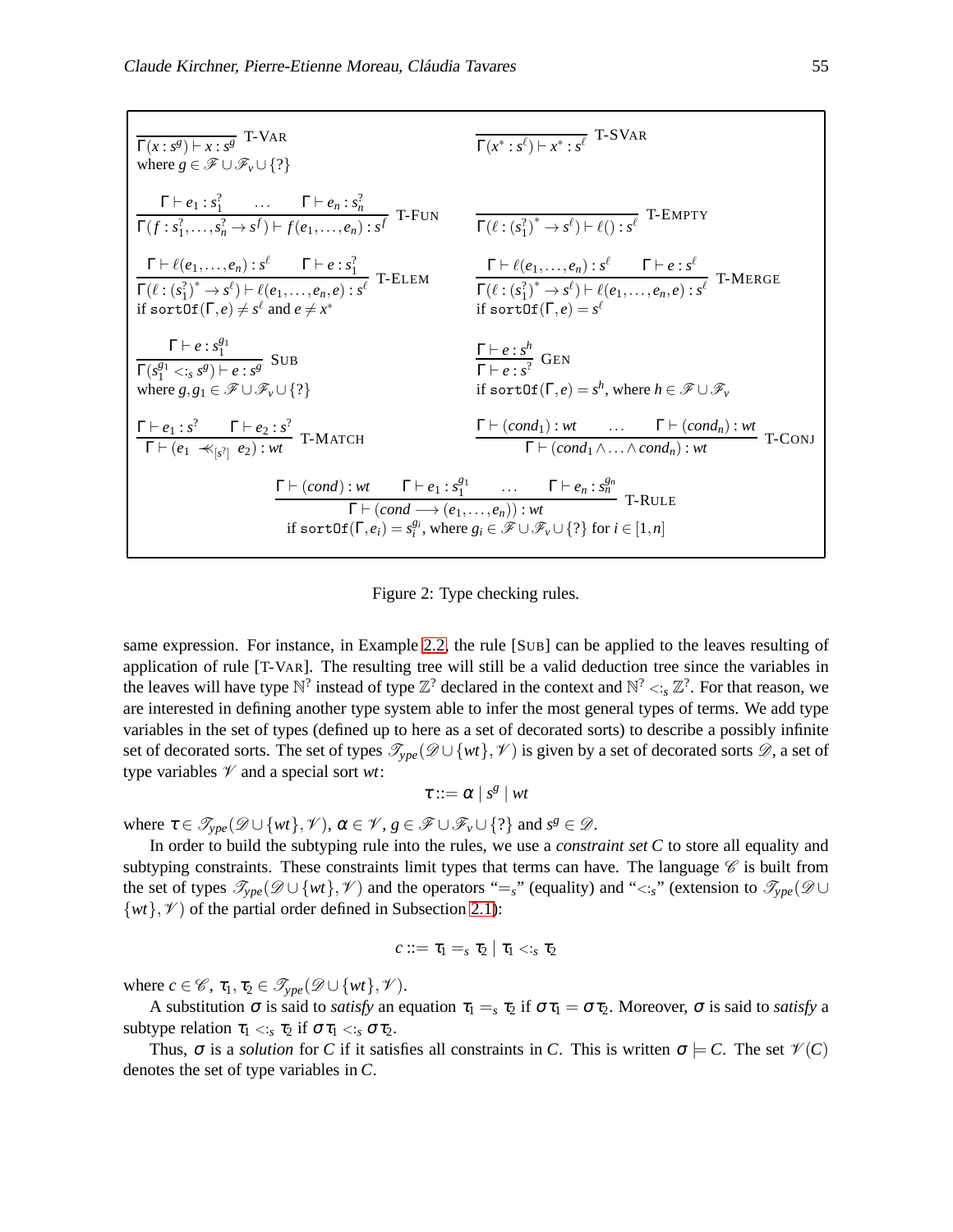

<span id="page-6-0"></span>Figure 3: Type checking example.

Constraints are calculated according to the application of rules of type inference system (see Fig. [4\)](#page-7-0) where we can read the judgment  $\Gamma \vdash_{ct} e : \tau \bullet C$  as "the term *e* has type  $\tau$  under assumptions  $\Gamma$  whenever the constraints *C* are satisfied". More formally, this judgment states that  $\forall \sigma \cdot (\sigma \models C \rightarrow \sigma \Gamma \vdash e : \sigma \tau)$ .

#### **3.1 Type inference algorithm**

In Fig. [4](#page-7-0) we give a type inference system with constraints. In order to infer the type of a given expression  $\pi$ , the context  $\Gamma$  is initialized to: 1) subtype declarations of the form  $s_1^2 < s s_2^2$  where  $s_1^2$  and  $s_2^2 \in \mathcal{D}$ ; 2) a pair of the form  $(f : s_1^2, \ldots, s_n^2 \to s^f)$  for each syntactic operator *f* occurring in  $\pi$  where  $s_i^2, s^f \in \mathcal{D}$  for  $i \in [1, n]$ ; 3) a pair of the form  $(\ell : s_1^{i*} \to s^{\ell})$  for each variadic operator  $\ell$  occurring in  $\pi$  where  $s_1^2, s^{\ell} \in \mathcal{D}$ ; 4) a pair of the form  $(x : \alpha)$  for each variable *x* occurring in  $\pi$  where  $\alpha \in \mathcal{V}$  is a fresh type variable; 5) a pair of the form  $(x^* : \alpha)$  for each star variable  $x^*$  occurring in  $\pi$  where  $\alpha \in \mathcal{V}$  is a fresh type variable. Moreover, each type variable introduced in a sub-derivation is a fresh type variable and the fresh type variables in different sub-derivations are distinct. As in Section [2.2,](#page-4-1) we explain the rules concerning lists: [CT-EMPTY] infers for an empty list  $\ell()$  a type variable  $\alpha$  with the constraint  $\alpha = s^{\ell}$ ,  $s^{\ell}$  given by the rank of  $\ell$ ; [CT-ELEM] treats applications of lists to elements which are neither lists with the same function symbol nor star variables; [CT-MERGE] is applied to concatenate two lists of same type  $s^{\ell}$ ; and [CT-STAR] is applied to concatenate a list and a star variable of the same type  $s^{\ell}$ .

<span id="page-6-1"></span>**Example 3.1.** Let  $\Gamma = \{ \ell : (\mathbb{Z}^?)^* \to \mathbb{Z}^\ell, one : \to \mathbb{N}^{one}, x^* : \alpha_1, y : \alpha_2, z^* : \alpha_3, \mathbb{N}^? < \mathbb{Z}^? \}$ . Then the expres $s$ *ion*  $\ell(x^*, y, z^*) \prec_{[\alpha_4]} \ell(one()) \longrightarrow (y)$  *is well-typed and the deduction tree is given in Fig.* [5.](#page-8-0)

#### **3.2 Constraint resolution**

In Fig. [6](#page-8-1) we propose an algorithm to decide whether a given constraint set C has a solution, where  $g_1, g_2 \in$  $\mathscr{F} \cup \mathscr{F}_v \cup \{?\}.$  We denote by  $s^{g_1} \leq s^{g_2} \in \Gamma$  the fact that there exists  $s_1, \ldots, s_n$  such that  $s^2 \leq s_1^2 \in \Gamma$ ,  $s_1^2 \lt s_2^2 \in \Gamma, \ldots, s_n^2 \lt s'^2 \in \Gamma$  and  $(g_1 = g_2 \text{ or } g_2 = ?$ ). If the algorithm stops without failure then *C* is said to be in *solved form*.

While solving a constraint set*C* we wish to make sure, after each application of a constraint resolution rule, that the constraint set at hand is satisfiable, so as to detect errors as soon as possible. Therefore we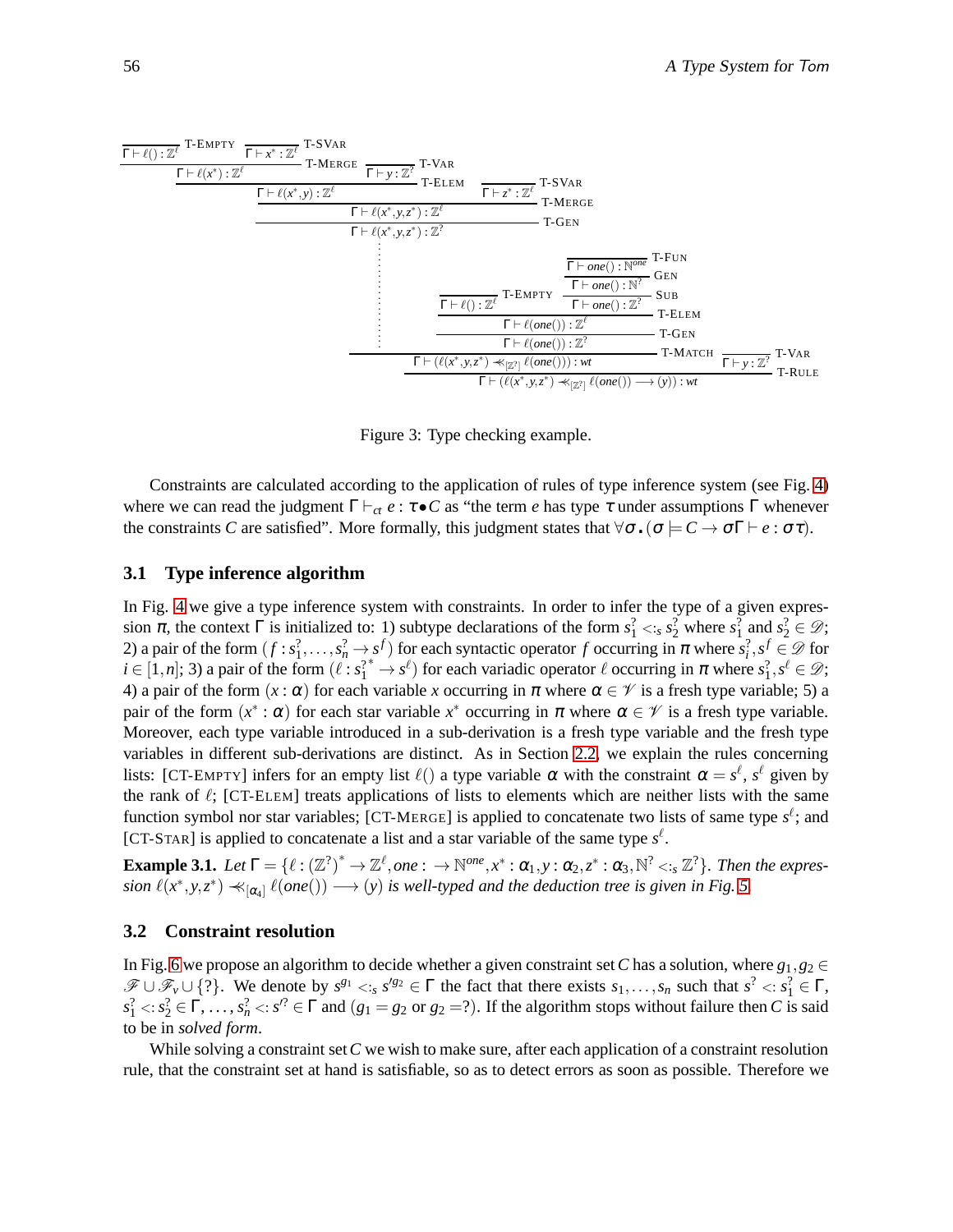$$
\frac{\Gamma(x:\tau)\vdash_{\alpha} x:\alpha\bullet{\alpha=s,\tau}^{\top} \text{ CT-VAR}}{\Gamma(f:s_{1}^{2},...,s_{n}^{2}\rightarrow s^{0})\vdash_{\alpha} f(e_{1},...,e_{n}): \alpha\bullet{\alpha=s,\sigma}\cdot{\alpha_{n}\bullet\alpha_{n}}^{\top} \text{ CT-SVAR}}
$$
\n
$$
\frac{\Gamma\vdash_{\alpha} e_{1}:\alpha_{1}\bullet C_{1}...\Gamma\vdash_{\alpha} e_{n}:\alpha_{n}\bullet C_{n}}{\Gamma(f:s_{1}^{2},...,s_{n}^{2}\rightarrow s^{0})\vdash_{\alpha} f(e_{1},...,e_{n}): \alpha\bullet{\alpha=s,\sigma}\cdot{\alpha_{n}\dagger}_{i=1}^{n} \text{ CT-ENTY}}
$$
\n
$$
\frac{\Gamma\vdash_{\alpha} \ell(e_{1},...,e_{n}): \alpha\bullet C_{1}...\Gamma\vdash_{\alpha} e:\alpha_{1}\bullet C_{2}}{\Gamma(\ell:(s_{1}^{2})^{*}\rightarrow s^{6})\vdash_{\alpha} \ell(e_{1},...,e_{n},e):\alpha\bullet{\alpha=s,\sigma}\cdot{\alpha_{1}\bullet\alpha_{2}}^{\top} \text{ CT-EMENT}}
$$
\n
$$
\frac{\Gamma\vdash_{\alpha} \ell(e_{1},...,e_{n}): \alpha\bullet C_{1}...\Gamma\vdash_{\alpha} e:\alpha_{1}\bullet C_{2}}{\Gamma(f:(s_{1}^{2})^{*}\rightarrow s^{6})\vdash_{\alpha} \ell(e_{1},...,e_{n},e):\alpha\bullet{\alpha=s,\sigma}\cdot{\alpha_{1}\bullet\alpha_{3}}^{\top} \text{UC}_{1}\cup C_{2}} \text{ CT-BLEM}
$$
\n
$$
\frac{\Gamma\vdash_{\alpha} \ell(e_{1},...,e_{n}): \alpha\bullet C_{1}...\Gamma\vdash_{\alpha} e:\alpha\bullet C_{2}}{\Gamma(\ell:(s_{1}^{2})^{*}\rightarrow s^{6})\vdash_{\alpha} \ell(e_{1},...,e_{n},e):\alpha\bullet{\alpha=s,\sigma}\cdot{\alpha_{1}\cup C_{1}\cup C_{2}}^{\top} \text{ CT-MERGE}}
$$
\n
$$
\frac{\Gamma\vdash_{\alpha} \ell(e_{1},...,e_{n}): \alpha\bullet C_{1}...\Gamma\vdash_{\alpha} x^{*}: \alpha\bullet C_{2}}{\Gamma(\ell:(s_{1}^{2})^{*}\rightarrow s^{6})\vdash_{\alpha} \ell(e_{1},...,e_{n},x^{*}): \alpha\bullet{\alpha=s,\sigma}\cdot{\alpha_{1
$$

<span id="page-7-0"></span>Figure 4: Type inference rules.

must combine the rules for error detection and constraint resolution in order to keep*C* in solved form. The rules for the constraint resolution algorithm are provided in Fig. [7,](#page-9-0) where  $g, g_1, g_2 \in \mathcal{F} \cup \mathcal{F}_v \cup \{? \}$ . The rules (1)-(14) are recursively applied over *C*. More precisely, rules (1)-(3) work as a garbage collector removing constraints that are no more useful. Rules (4) and (5) generate  $\sigma$ . Rules (6) and (7) generate more simplified constraints. Rules (8)-(12) generate  $\sigma$  and simplified constraints by antisymmetric and transitive subtype closure. Rules (13) and (14) are applied when none of previous rules can be applied generating a new  $\sigma$  from a constraint over a type variable that has no other constraints. The algorithm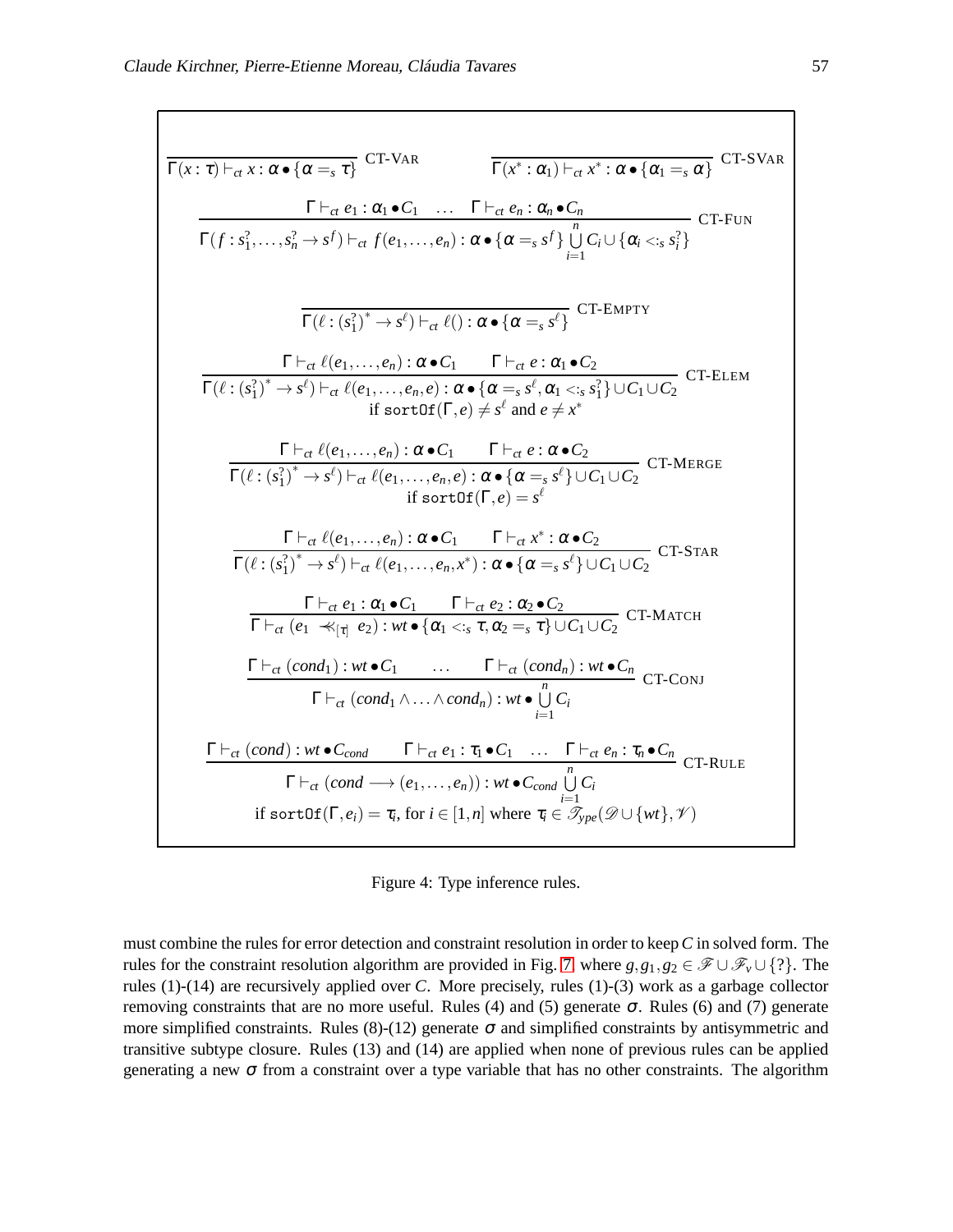

<span id="page-8-0"></span>Figure 5: Type inference example.

| $(1)$ $\{s_1^{g_1} < s \alpha, \alpha < s \} s_2^{g_2} \} \oplus C' \implies \text{fail if } s_1^{g_1} < s \} s_2^{g_2} \notin \Gamma$ |                                                                                                                                                                                                                                 |
|----------------------------------------------------------------------------------------------------------------------------------------|---------------------------------------------------------------------------------------------------------------------------------------------------------------------------------------------------------------------------------|
|                                                                                                                                        | $(2)$ $\{s_1^{g_1} \leq s \alpha, s_2^{g_2} \leq s \alpha\} \cup C' \implies$ fail if $\exists s \cdot (s_1^{g_1} \leq s \cdot s^2 \in \Gamma \wedge s_2^{g_2} \leq s \cdot s^2 \in \Gamma)$                                    |
|                                                                                                                                        | $\left( \begin{array}{cc} (3) & \{\alpha <_s s_1^{g_1}, \alpha <_s s_2^{g_2}\} \oplus C' & \implies & \text{fail if } (s_1^{g_1} <_s s_2^{g_2} \notin \Gamma \wedge s_2^{g_2} <_s s_1^{g_1} \notin \Gamma) \end{array} \right)$ |
| (4) $\{s_1^{g_1} \lt_{s} s_2^{g_2}\} \cup C'$                                                                                          | $\implies$ fail if $s_1^{g_1} \lt_{s} s_2^{g_2} \notin \Gamma$                                                                                                                                                                  |
| $(5)$ $\{s_1^{g_1} = s_2^{g_2}\} \uplus C'$                                                                                            | $\implies$ fail if $s_1 \neq s_2 \vee g_1 \neq g_2$                                                                                                                                                                             |
|                                                                                                                                        |                                                                                                                                                                                                                                 |

<span id="page-8-1"></span>Figure 6: Rules for detection of errors in a constraint set *C*.

stops if: a rule returns  $C = \emptyset$ , then the algorithm returns the solution  $\sigma$ ; if *C* reaches a non-solved form, then the algorithm for detection of errors returns *f ail*; or if *C* reaches a normal form different from the empty set, then the algorithm returns an error. We say that the algorithm is *failing* if it returns either *fails* or an error.

**Example 3.2.** Let  $\Gamma = \{ \ell : (\mathbb{Z}^?)^* \to \mathbb{Z}^\ell, one : \to \mathbb{N}^{one}, x^* : \alpha_1, y : \alpha_2, z^* : \alpha_3, \mathbb{N}^? < : s \mathbb{Z}^? \}$  and  $C_{cond} = \{ \alpha_5 = s \}$  $\mathbb{Z}^\ell, \alpha_{10} =_s \alpha_1, \alpha_5 =_s \mathbb{Z}^\ell, \alpha_{10} =_s \mathbb{Z}^\ell, \alpha_9 =_s \alpha_2, \alpha_5 =_s \mathbb{Z}^\ell, \alpha_9 <_s \mathbb{Z}^?\ \alpha_8 =_s \alpha_3, \alpha_5 =_s \mathbb{Z}^\ell, \alpha_8 =_s \mathbb{Z}^\ell, \alpha_6 =_s \mathbb{Z}^\ell, \alpha_7 =_s \mathbb{Z}^\ell, \alpha_8 =_s \mathbb{Z}^\ell, \alpha_9 =_s \mathbb{Z}^\ell, \alpha_9 =_s \mathbb{Z$  $\mathbb{Z}^{\ell}, \alpha_7 =$ <sub>s</sub>  $\mathbb{N}^{one}, \alpha_6 =$ <sub>s</sub>  $\mathbb{Z}^{\ell}, \alpha_7 <$ <sub>is</sub>  $\mathbb{Z}^?$ ,  $\alpha_5 <$ <sub>is</sub>  $\alpha_4$ ,  $\alpha_6 =$ <sub>s</sub>  $\alpha_4$ ,  $\alpha_2 =$ <sub>s</sub>  $\alpha_2$ } from the Example [3.1.](#page-6-1) Let  $\sigma = \varnothing$  and  $C = C_{cond}$ . The constraint resolution algorithm starts by:

- 1. Application of sequence of rules (4), (1) and (5) generating  $\{\alpha_2 \leq S \leq \mathbb{Z}^2, \mathbb{N}^{one} \leq S \leq \mathbb{Z}^2, \mathbb{Z}^{\ell} \leq S \leq \mathbb{Z}^{\ell}\}\cup C$  $and\ \{\boldsymbol{\alpha_5}\mapsto\mathbb{Z}^{\ell},\boldsymbol{\alpha_{10}}\mapsto\boldsymbol{\alpha_1},\boldsymbol{\alpha_1}\mapsto\mathbb{Z}^{\ell},\boldsymbol{\alpha_9}\mapsto\boldsymbol{\alpha_2},\boldsymbol{\alpha_8}\mapsto\boldsymbol{\alpha_3},\boldsymbol{\alpha_3}\mapsto\mathbb{Z}^{\ell},\boldsymbol{\alpha_6}\mapsto\mathbb{Z}^{\ell},\boldsymbol{\alpha_7}\mapsto\mathbb{N}^{one},\boldsymbol{\alpha_4}\mapsto\mathbb{Z}^{\ell}\}\cup$ σ
- 2. Application of rules (1), (2) and (3) generating  $\{\alpha_2 \lt_{:s} \mathbb{Z}^2\}$  and  $\sigma$ ;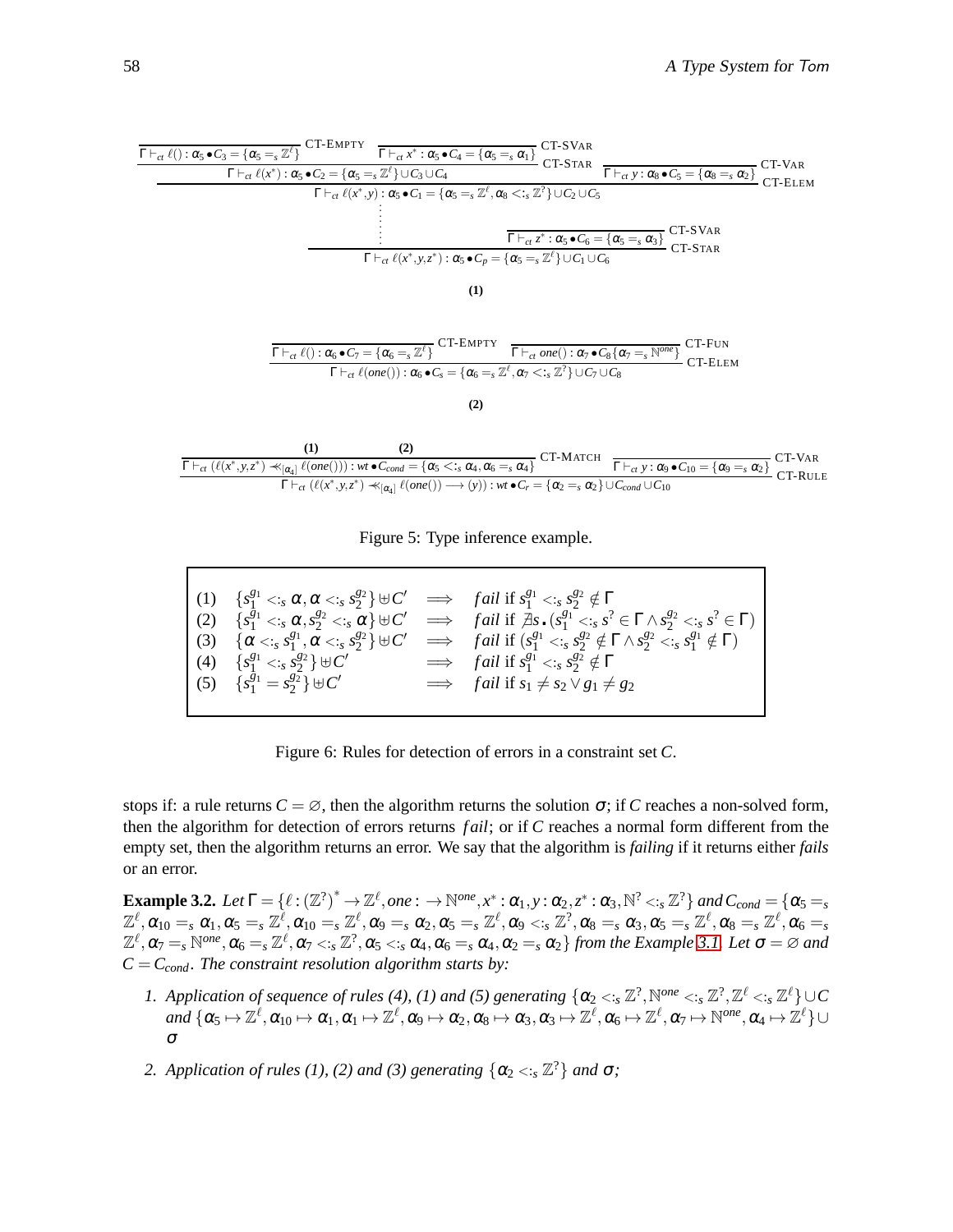```
(1) \quad \{\tau =_{s} \tau\} \uplus C', \sigma \qquad \qquad \Longrightarrow \quad C', \sigma(2) \{τ <_s τ\} ⊕ C', σ ⇒ C', σ(3) {s_1^g} \leq s_2^{g_2} \oplus C', \sigma \implies C', \sigma \text{ if } s_1^{g_1} \leq s_2^{g_2} \in \Gamma(4) \{\alpha =_{s} \tau\} \uplus C', \sigma \implies [\alpha \mapsto \tau]C', \{\alpha \mapsto \tau\} \cup \sigma(5) \{\tau =_{s} \alpha\} \uplus C', \sigma \implies [\alpha \mapsto \tau]C', \{\alpha \mapsto \tau\} \cup \sigma(6) \{s_1^{g_1} < s \colon \alpha, s_2^{g_2} < s \colon \alpha\} \cup C', \sigma \implies \{s^2 < s \colon \alpha\} \cup C', \sigma \text{ if } \exists s \cdot (s_1^{g_1} < s \cdot s^2 \in \Gamma \wedge s_2^{g_2} < s \cdot s^2 \in \Gamma)(7a) \{\alpha \leq s s_1^{g_1}\}\frac{g_1}{1}, \tilde{\boldsymbol{\alpha}} <:_{s} s_2^{g_2}\{ \alpha < \alpha \} \S^{2} } \forall U', \sigma \implies \{\alpha < \alpha \}\{g_1^{g_1}\}\cup C', \sigma \text{ if }(s_1^{g_1} <_s s_2^{g_2} \in \Gamma)(7b) \{\alpha \leq s s_1^{\frac{1}{g_1}}\}\frac{\tilde{g}_1}{1}, \alpha <:_{s} \tilde{s}_2^{\tilde{g}_2}\{ \begin{array}{ccc} \bar{g}_2 \ \bar{g}_2 \end{array} \} \uplus C', \sigma \quad \Longrightarrow \quad \{ \alpha <_{s} s_2^{\bar{g}_2} \}\{ \frac{g_2}{2} \} \cup C', \sigma \text{ if } (s_2^{\cancel{g}_2} <_{s} s_1^{\cancel{g}_1} \in \Gamma)(8) \quad \{\tau_1 <_{s} \tau_2, \tau_2 <_{s} \tau_1\} \uplus C', \sigma \quad \Longrightarrow \quad \{\tau_1 =_{s} \tau_2\} \cup C', \sigma(9) \quad \{\alpha_{1} <_{s} \alpha, \alpha <_{s} \alpha_{2}\} \cup C', \sigma \quad \Longrightarrow \quad \{\alpha_{1} <_{s} \alpha_{2}\} \cup [\alpha \mapsto \alpha_{2}]C', \{\alpha \mapsto \alpha_{2}\} \cup \sigma(10) \quad \left\{ s^g <:_{s} \alpha, \alpha <:_{s} \alpha_1 \right\} \uplus C', \sigma \quad \implies \quad \left\{ s^g <:_{s} \alpha_1 \right\} \cup \left[ \alpha \mapsto \alpha_1 \right] \hspace{-1mm} C', \left\{ \alpha \mapsto \alpha_1 \right\} \cup \sigma(11) \quad \{ \alpha_1 <_s \alpha, \alpha <_s s^g \} \uplus C', \sigma \quad \implies \quad \{ \alpha_1 <_s s^g \} \cup [\alpha \mapsto \alpha_1] C', \{ \alpha \mapsto \alpha_1 \} \cup \sigma(12) \{s_1^{g_1} < s \alpha, \alpha < s \ s_2^{g_2}\} \oplus C', \sigma \implies [\alpha \mapsto s_2^{g_2}]C', \{\alpha \mapsto s_2^{g_2}\} \cup \sigma \text{ if } s_1^{g_1} < s_2^{g_2} \in \Gamma(13) \{\alpha \leq_{s} \tau\} \cup C', \sigma \implies C', \{\alpha \mapsto \tau\} \cup \sigma \text{ if } \alpha \notin \mathscr{V}(C')(14) \{\tau \lt_{\cdot s} \alpha\} \uplus C', \sigma \implies C', \{\alpha \mapsto \tau\} \cup \sigma \text{ if } \alpha \notin \mathscr{V}(C')
```
<span id="page-9-0"></span>Figure 7: Constraint resolution rules in context Γ.

*3. Application of rule (13) generating*  $\varnothing$  *and*  $\{\alpha_2 \mapsto \mathbb{Z}^2\}$   $\cup$   $\sigma$ , the algorithm then stops and returns  $\sigma$  $p$ roviding a substitution for all type variables in the deduction tree of  $\ell(x^*,y,z^*)\prec\!\!\prec_{[\alpha_4]}\ell(one())\longrightarrow$ (*y*)*.*

### **4 Properties**

Since our type checking system and our type inference system address the same issue, we must check two properties. First, we show that every typing judgment that can be derived from the inference rules also follows from the checking rules (Theorem [4.2\)](#page-9-1), in particular the soundness. Then we show that a solution given by the checking rules can be extended to a solution proposed by the inference rules (Theorem [4.4\)](#page-10-0).

**Definition 4.1** (Solution)**.** *Let* Γ *be a context and e a term.*

- *A* solution *for*  $(\Gamma, e)$  *is a pair*  $(\sigma, T_1)$  *such that*  $\sigma \Gamma \vdash \sigma e : T_1$ *, where*  $T_1 \in \mathcal{D} \cup \{wt\}$ *.*
- *Assuming a well-formed sequent*  $\Gamma \vdash e : \tau \bullet C$ , *a* solution *for*  $(\Gamma, e, \tau, C)$  *is a pair*  $(\sigma, T_2)$  *such that σ satisfies C and*  $στ < \cdot$ *s*<sub>*s*</sub>  $T_2$ *, where*  $T_2 ∈ \mathscr{D} ∪ \{wt\}$ *and*  $τ ∈ \mathscr{T}_{\text{vpe}}(\mathscr{D} ∪ \{wt\}, \mathscr{V})$ *.*

<span id="page-9-1"></span>**Theorem 4.2** (Soundness of constraint typing). *Suppose that*  $\Gamma \vdash_{ct} e : \tau \bullet C$  *is a valid sequent.* If  $(\sigma, s^g)$ *is a solution for*  $(\Gamma, e, \tau, C)$ *, then it is also a solution for*  $(\Gamma, e)$  *(i.e. e is well-typed in*  $\Gamma$ *).* 

*Proof.* By induction on the given constraint typing derivation for  $\Gamma \vdash_{ct} e : \tau \bullet C$ . We just detail the most noteworthy cases of this proof.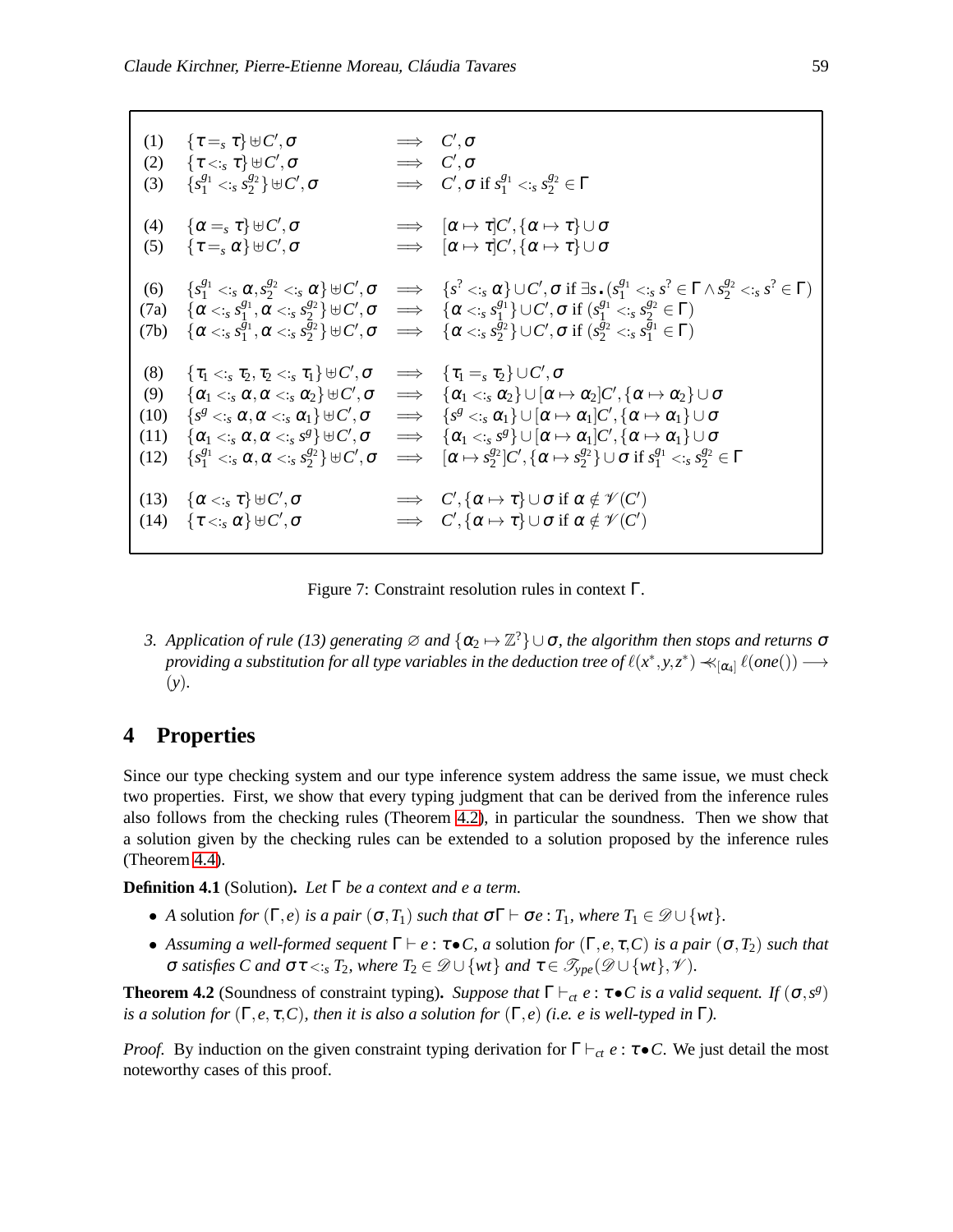Case CT-ELEM: 
$$
e = \ell(a_1,...,a_n, a)
$$
  $\tau = \alpha$   
\n $\Gamma \vdash_{ct} \ell(a_1,...,a_n) : \alpha \bullet C_1$   $\Gamma \vdash_{ct} a : \alpha_1 \bullet C_2$   
\n $C = C_1 \cup C_2 \cup \{\alpha =_s s_2^{\ell}, \alpha_1 <_s s_1^2\}$ 

We are given that  $(\sigma, s^g)$  is a solution for  $(\Gamma(\ell : (s_1^2)^* \to s_2^{\ell}), e, \alpha, C)$ , that is,  $\sigma$  satisfies *C* and  $\sigma \alpha \lt_{s}$ *s*<sup>g</sup>. Since  $(σ, s<sup>g</sup>)$  satisfies *C*<sub>1</sub> and *C*<sub>2</sub>,  $(σ, σα)$  and  $(σ, σα<sub>1</sub>)$  are solutions for  $(Γ, ℓ(a<sub>1</sub>,..., a<sub>n</sub>), α, C<sub>1</sub>)$  and  $(\Gamma, a, \alpha_1, C_2)$ , respectively. By the induction hypothesis, we have  $\sigma \Gamma \vdash \sigma(\ell(a_1, \ldots, a_n)) : \sigma \alpha$  and  $\sigma \Gamma \vdash$  $\sigma a$ :  $\sigma \alpha_1$ . Since  $\sigma \alpha_1 \lt_{s} s_1^2$ , by Sub we obtain  $\sigma \Gamma \vdash \sigma a$ :  $s_1^2$ . Since  $\sigma \alpha = s_2^{\ell}$ , by T-ELEM we obtain  $\sigma(\Gamma(\ell))$ :  $(s_1^2)^* \to s_2^{\ell}$ )  $\vdash \sigma(\ell(a_1, \ldots, a_n, a)) : s_2^{\ell}$ . By Sub we obtain  $\sigma(\Gamma(\ell : (s_1^2)^* \to s_2^{\ell})) \vdash \sigma(\ell(a_1, \ldots, a_n, a)) : s^{\ell}$ , as required.

Case CT-Merge: 
$$
e = \ell(a_1,...,a_n,a)
$$
  $\tau = \alpha$   
\n $\Gamma \vdash_{ct} \ell(a_1,...,a_n) : \alpha \bullet C_1 \quad \Gamma \vdash_{ct} a_1 : \alpha \bullet C_2$   
\n $C = C_1 \cup C_2 \cup \{\alpha =_s s_2^{\ell}\}$ 

We are given that  $(\sigma, s^g)$  is a solution for  $(\Gamma(\ell : (s_1^2)^* \to s_2^{\ell}), e, \alpha, C)$ , that is,  $\sigma$  satisfies *C* and  $\sigma \alpha \lt_{s}$ *s*<sup>*g*</sup>. Since  $(σ, s<sup>g</sup>)$  satisfies *C*<sub>1</sub> and *C*<sub>2</sub>,  $(σ, σα)$  and  $(σ, σα<sub>1</sub>)$  are solutions for  $(Γ, ℓ(a<sub>1</sub>,..., a<sub>n</sub>), α, C<sub>1</sub>)$  and  $(\Gamma, a, \alpha, C_2)$ . By the induction hypothesis, we have  $\sigma \Gamma \vdash \sigma(\ell(a_1, \ldots, a_n)) : \sigma \alpha$  and  $\sigma \Gamma \vdash \sigma a : \sigma \alpha_1$ . Since  $\sigma \alpha = s_2^{\ell}$ , by T-MERGE we obtain  $\sigma(\Gamma(\ell:(s_1^2)^* \to s_2^{\ell})) \vdash \sigma(\ell(a_1,...,a_n,a)) : s_2^{\ell}$ . By Sub we obtain  $\sigma(\Gamma(\ell:(s_1^2)^* \to s_2^{\ell})) \vdash \sigma(\ell(a_1,\ldots,a_n,a)) : s^{\ell}, \text{ as required.}$ 

Case CT-MATCH: 
$$
e = a_1 \prec_{[\tau_1]} a_2 \qquad \tau = wt
$$
  
\n $\Gamma \vdash_{ct} a_1 : \alpha_1 \bullet C_1 \qquad \Gamma \vdash_{ct} a_2 : \alpha_2 \bullet C_2$   
\n $C = C_1 \cup C_2 \cup \{\alpha_1 < \tau_1, \alpha_2 = s \tau_1\}$ 

We are given that  $(\sigma, wt)$  is a solution for  $(\Gamma, e, wt, C)$ , that is,  $\sigma$  satisfies *C* and  $\sigma wt < s$ , wt. Since  $(\sigma, wt)$  satisfies  $C_1$  and  $C_2$ ,  $(\sigma, \sigma\alpha_1)$  and  $(\sigma, \sigma\alpha_2)$  are solutions for  $(\Gamma, a_1, \alpha_1, C_1)$  and  $(\Gamma, a_2, \alpha_2, C_2)$ , respectively. By the induction hypothesis, we have  $\sigma \Gamma \vdash \sigma a_1 : \sigma \alpha_1$  and  $\sigma \Gamma \vdash \sigma a_2 : \sigma \alpha_2$ . Since  $\sigma \alpha_1 \langle s \rangle$ στ<sub>1</sub>, by Sub we obtain σΓ  $\vdash$  σ $a_1$  : στ<sub>1</sub>. Since σα<sub>2</sub> = στ<sub>1</sub>, by T-MATCH we obtain σΓ  $\vdash$  σ( $a_1 \prec_{\lceil \tau_1 \rceil} a_2$ ) : *wt*, as required. П

**Definition 4.3** (Normal form of typing derivation)**.** *A typing derivation is in* normal form *if it does not have successive applications of rule* [SUB]*.*

<span id="page-10-0"></span>**Theorem 4.4** (Completeness of constraint typing). *Suppose that*  $\pi = \Gamma \vdash_{ct} e : \tau \bullet C$ . Write  $V(\pi)$  for the *set of all type variables mentioned in the last rule used to derive*  $\pi$  *and write*  $\sigma \setminus V(\pi)$  *for the substitution that is undefined for all the variables in*  $V(\pi)$  *and otherwise behaves like*  $\sigma$ . If  $(\sigma, s^g)$  *is a solution for*  $(\Gamma, e)$  *and dom* $(\sigma) \cap V(\pi) = \varnothing$ , then there is some solution  $(\sigma', s^g)$  for  $(\Gamma, e, \tau, C)$  such that  $\sigma' \setminus V(\pi) = \sigma$ .

*Proof.* By induction on the given constraint typing derivation in normal form, but we must take care with fresh names of variables. We just detail the most noteworthy cases of this proof.

Case CT-ELEM: 
$$
e = \ell(a_1, ..., a_n, a)
$$
  $\tau = \alpha$   
\n $\pi_1 = \Gamma \vdash_{ct} \ell(a_1, ..., a_n) : \alpha \bullet C_1$   $\pi_2 = \Gamma \vdash_{ct} a : \alpha_1 \bullet C_2$   
\n $C = C_1 \cup C_2 \cup \{\alpha = s_2^{\ell}, \alpha_1 < s_3^2\} \quad V(\pi) = \{\alpha, \alpha_1\}$   
\nsortOf $(\Gamma, a) \neq s_2^{\ell}$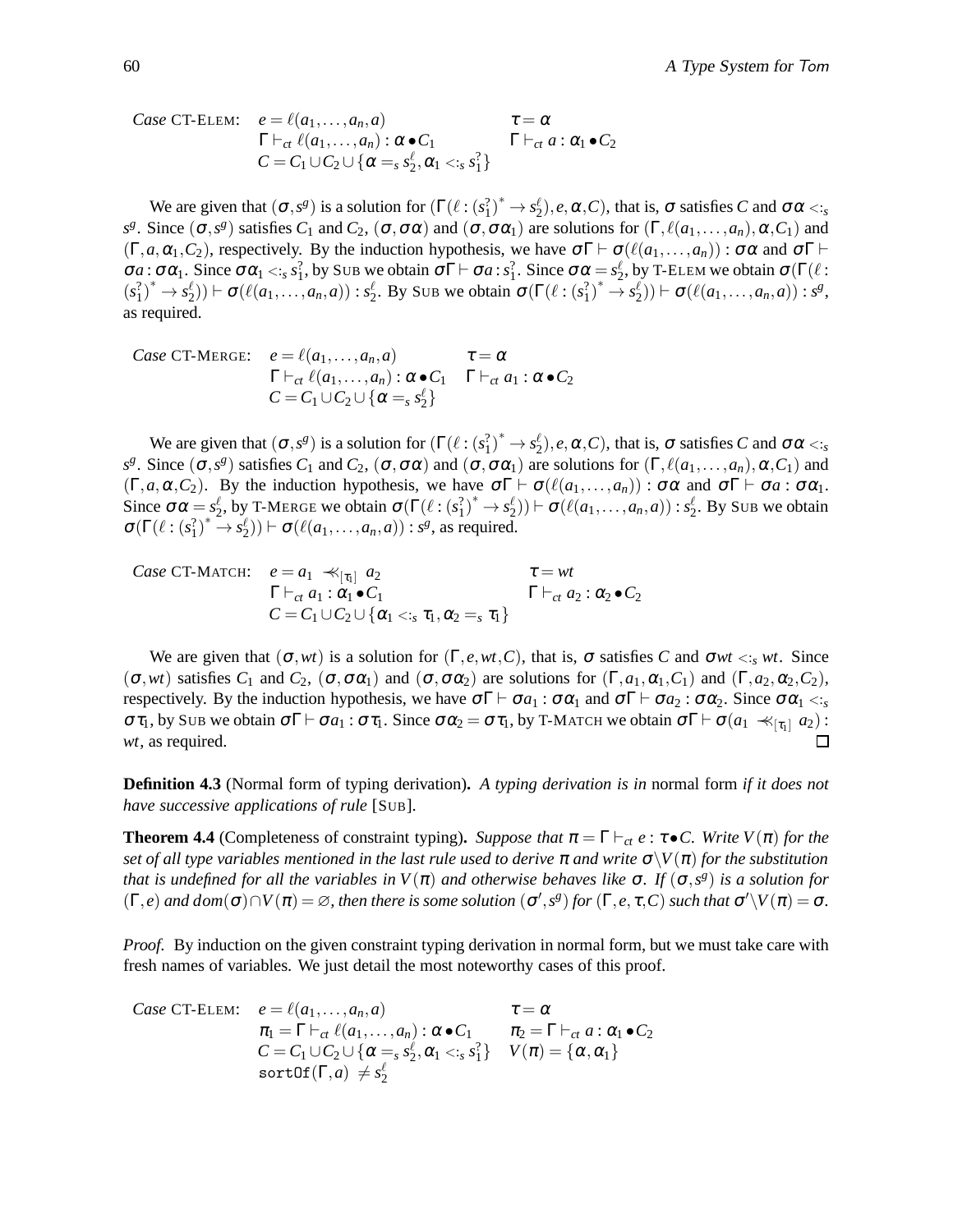From the assumption that  $(\sigma, s^g)$  is a solution for  $(\Gamma(\ell : (s_1^2)^* \to s_2^{\ell}), \ell(a_1, \ldots, a_n, a))$  and  $dom(\sigma) \cap$  $V(\pi) = \emptyset$ , we have  $\sigma(\Gamma(\ell:(s_1^2)^* \to s_2^{\ell})) \vdash \sigma(\ell(a_1,\ldots,a_n,a)) : s^{\ell}$ . This can be derived from: 1) T-MERGE, 2) T-ELEM or 3) SUB. In all those cases, we must exhibit a substitution  $\sigma'$  such that: (a)  $\sigma'\V(\pi)$  agrees with  $\sigma$ ; (b)  $\sigma' \alpha \lt_{s} s^g$ ; (c)  $\sigma'$  satisfies  $C_1$  and  $C_2$ ; and (d)  $\sigma'$  satisfies  $\{\alpha =_s s^g_2, \alpha_1 \lt_{s} s^2_1\}$ . We reason by cases as follows:

- 1. By T-MERGE we assume that  $s^g = s^{\ell}_2$  and we know that  $\sigma \Gamma \vdash \sigma(\ell(a_1, \ldots, a_n)) : s^{\ell}_2$  and  $\sigma \Gamma \vdash \sigma a : s^{\ell}_2$ . But since we cannot find a type  $s_3^{\ell}$  such that  $s_3^{\ell} \lt_{s} s_2^{\ell}$ ,  $\sigma \Gamma \vdash \sigma a : s_2^{\ell}$  cannot be derived even from SUB. Thus T-MERGE is not a relevant case.
- 2. By T-ELEM we assume that  $s^g = s_2^{\ell}$  and we know that  $\sigma \Gamma \vdash \sigma(\ell(a_1,...,a_n)) : s_2^{\ell}$  and  $\sigma \Gamma \vdash \sigma a : s_1^2$ . By the induction hypothesis, there are solutions  $(\sigma_1, s_2^{\ell})$  for  $(\Gamma, \ell(a_1, \ldots, a_n), \alpha, C_1)$  and  $(\sigma_2, s_1^2)$ for  $(\Gamma, a, \alpha_1, C_2)$ , and  $dom(\sigma_1) \setminus V(\pi_1) = \emptyset = dom(\sigma_2) \setminus V(\pi_2)$ . Define  $\sigma' = {\alpha \mapsto s_2^{\ell}, \alpha_1 \mapsto s_1^2}$  $\sigma \cup \sigma_1 \cup \sigma_2$ . Conditions (a), (b), (c) and (d) are obviously satisfied. Thus, we see that  $(\sigma', s^g)$  is a solution for  $(\Gamma(\ell:(s_1^2)^* \to s_2^{\ell}), \ell(a_1, \ldots, a_n, a), \alpha, C)$ .
- 3. By Sub we assume that  $s_2^{\ell} \leq s s^{\ell} \in \Gamma$  and we know that  $\sigma(\Gamma(\ell:(s_1^2)^* \to s_2^{\ell})) \vdash \sigma(\ell(a_1, \ldots, a_n, a))$ :  $s_2^{\ell}$ . This must be derived from T-ELEM, similar to case (2).

Case CT-Merge: 
$$
e = \ell(a_1, ..., a_n, a)
$$
  $\tau = \alpha$   
\n $\pi_1 = \Gamma \vdash_{ct} \ell(a_1, ..., a_n) : \alpha \bullet C_1$   $\pi_2 = \Gamma \vdash_{ct} a : \alpha \bullet C_2$   
\n $C = C_1 \cup C_2 \cup \{\alpha = s \, s_2^{\ell}\}$   $V(\pi) = \{\alpha\}$   
\nsortOf  $(\Gamma, a) = s_2^{\ell}$ 

From the assumption that  $(\sigma, s^g)$  is a solution for  $(\Gamma(\ell : (s_1^2)^* \to s_2^{\ell}), \ell(a_1, \ldots, a_n, a))$  and  $dom(\sigma) \cap$  $V(\pi) = \emptyset$ , we have  $\sigma(\Gamma(\ell:(s_1^2)^* \to s_2^{\ell})) \vdash \sigma(\ell(a_1,\ldots,a_n,a)) : s^{\ell}$ . This can be derived from: 1) T-MERGE, 2) T-ELEM or 3) SUB. In all those cases, we must exhibit a substitution  $\sigma'$  such that: (a)  $\sigma' \setminus V(\pi)$  agrees with  $\sigma$ ; (b)  $\sigma' \alpha \lt_{s} s^g$ ; (c)  $\sigma'$  satisfies  $C_1$  and  $C_2$ ; and (d)  $\sigma'$  satisfies  $\{\alpha =_s s_2^{\ell}\}\$ . We reason by cases as follows:

- 1. By T-MERGE we assume that  $s^g = s_2^{\ell}$  and we know that  $\sigma \Gamma \vdash \sigma(\ell(a_1, \ldots, a_n)) : s_2^{\ell}$  and  $\sigma \Gamma \vdash \sigma a : s_2^{\ell}$ . By the induction hypothesis, there are solutions  $(\sigma_1, s_2^{\ell})$  for  $(\Gamma, \ell(a_1, \ldots, a_n), \alpha, C_1)$  and  $(\sigma_2, s_2^{\ell})$  for  $(\Gamma, a, \alpha, C_2)$ , and  $dom(\sigma_1)\setminus V(\pi_1) = \emptyset = dom(\sigma_2)\setminus V(\pi_2)$ . Define  $\sigma' = {\alpha \mapsto s_2^{\ell} \cup \sigma \cup \sigma_1 \cup \sigma_2}$ . Conditions (a), (b), (c) and (d) are obviously satisfied. Thus, we see that  $(\sigma', s^g)$  is a solution for  $(\Gamma(\ell:(s_1^2)^* \to s_2^{\ell}), \ell(a_1, \ldots, a_n, a), \alpha, C).$
- 2. By T-ELEM we assume that  $s^g = s_2^{\ell}$  and we know that  $\sigma \Gamma \vdash \sigma(\ell(a_1,...,a_n)) : s_2^{\ell}$  and  $\sigma \Gamma \vdash \sigma a : s_1^2$ . But, because of the application condition of T-ELEM, we cannot find a type  $s_1^{\ell}$  for  $\sigma a$  such that  $s_1^{\ell} \lt_{s} s_1^2$ ,  $\sigma \Gamma \vdash \sigma a : s_1^2$  cannot be derived from GEN. Likewise, since we cannot find a type  $s_3^{\ell}$ for  $\sigma a$  such that  $s_3^{\ell} < s$ ;  $s_1^2$ ,  $\sigma \Gamma \vdash \sigma a$ :  $s_1^2$  cannot be derived even from SUB. Thus T-ELEM is not a relevant case.
- 3. By Sub we assume that  $s_2^{\ell} \leq s s^{\ell} \in \Gamma$  and we know that  $\sigma(\Gamma(\ell:(s_1^2)^* \to s_2^{\ell})) \vdash \sigma(\ell(a_1, \ldots, a_n, a))$ : *s* ℓ 2 . This must be derived from T-MERGE, similar to case (1).

Case CT-MATCH: 
$$
e = a_1 \llbr>\pi_1 = \Gamma \vdash_{ct} a_1 : \alpha_1 \bullet C_1
$$
  
\n $\pi_2 = \Gamma \vdash_{ct} a_2 : \alpha_2 \bullet C_2$   
\n $C = C_1 \cup C_2 \cup \{\alpha_1 < \vdots \ \tau_1, \alpha_2 = \tau_1\}$   
\n $V(\pi) = \{\alpha_1, \alpha_2, \tau_1\} \text{ if } \tau_1 \in \mathcal{V}$   
\n $V(\pi) = \{\alpha_1, \alpha_2\} \text{ if } \tau_1 \notin \mathcal{V}$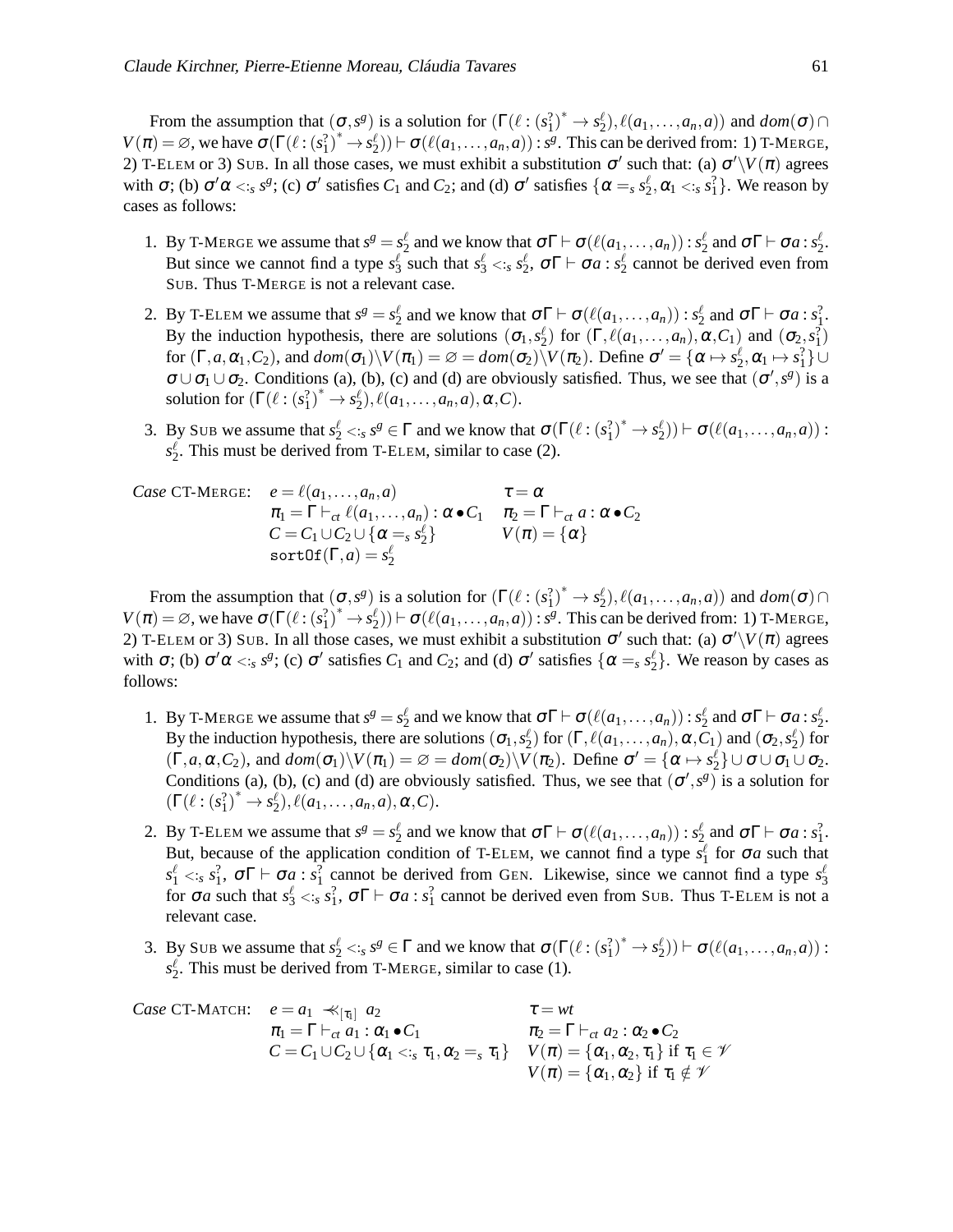From the assumption that  $(\sigma, wt)$  is a solution for  $(\Gamma, a_1 \prec \preceq_{[\tau_1]} a_2)$  and  $dom(\sigma) \cap V(\pi) = \emptyset$ , we have  $σΓ ⊢ σ(a<sub>1</sub> ∗<sub>[τ<sub>1</sub>]<sup>2</sup> a<sub>2</sub>) : wt</sub>$ . This must be derived from T-MATCH, we know that  $σΓ ⊢ σa<sub>1</sub> : στ<sub>1</sub>$ and  $\sigma \Gamma \vdash \sigma a_2 : \sigma \tau_1$ . By the induction hypothesis, there are solutions  $(\sigma_1, \sigma \tau_1)$  for  $(\Gamma, a_1, \alpha_1, C_1)$  and  $(\sigma_2, \sigma \tau_1)$  for  $(\Gamma, a_2, \alpha_2, C_2)$ . We must exhibit a substitution  $\sigma'$  such that: (a)  $\sigma' \setminus V(\pi)$  agrees with  $\sigma$ ; (b)  $\sigma'wt <_{s} wt$ ; (c)  $\sigma'$  satisfies  $C_1$  and  $C_2$ ; and (d)  $\sigma'$  satisfies  $\{\alpha_1 <_{s} \tau_1, \alpha_2 =_s \tau_1\}$ . Define  $\sigma'' = \{\alpha_1 \mapsto \alpha_2 = \alpha_2\}$  $s^g, \alpha_2 \mapsto s^g$   $\cup$   $\sigma \cup \sigma_1 \cup \sigma_2$ , where  $s^g \in \mathscr{D}$ . Moreover, define  $\sigma' = \sigma'' \cup \{\tau_1 \mapsto s^g\}$  if  $\tau_1 \in \mathscr{V}$  and  $\sigma' = \sigma''$ otherwise. Conditions (a), (b), (c) and (d) are obviously satisfied. Thus, we see that  $(\sigma', wt)$  is a solution for  $(\Gamma,(a_1 \ll_{[\tau_1]} a_2), wt, C)$ .  $\Box$ 

<span id="page-12-0"></span>The constraint resolution algorithm always terminates. More formally:

<span id="page-12-1"></span>**Theorem 4.5** (Termination of algorithm)**.**

- <span id="page-12-2"></span>*1. the algorithm halts, either by failing or by returning a substitution, for all C;*
- *2. if the algorithm returns* <sup>σ</sup>*, then* <sup>σ</sup> *is a solution for C;*

We can already sketch a proof of Theorem [4.5](#page-12-0) following Pierce [\[15\]](#page-13-15).

*Proof.* For part [1,](#page-12-1) define the *degree* of a constraint set *C* to be the pair (*m*,*n*), where *m* is the number of constraints in*C* and *n* is the number of subtyping constraints in *C*. The algorithm terminates immediately (with success in the case of an empty constraint set or failure for an equation involving two different decorated sorts) or makes recursive calls to itself with a constraint set of lexicographically smaller degree.

For part [2,](#page-12-2) by induction on the number of recursive calls in the computation of the algorithm.  $\Box$ 

## **5 Conclusion**

In this paper we have presented a type system for the pattern matching constructs of Tom. The system is composed of type checking and type inference algorithms with subtyping over sorts. Since Tom also implements associative pattern matching over variadic operators, we were interested in defining both a way to distinguish these from syntactic operators and checking and inferring their types.

We have obtained the following: our type inference system is sound and complete w.r.t. checking, showed by Theorems [4.4](#page-10-0) and [4.2.](#page-9-1) This is the first step towards an effective implementation, thus leading to a safer Tom. However, we still need to investigate type unicity that we believe to hold under our assumptions of non-overloading and non-multiple inheritance.

As we have considered a subset of the Tom language, future work will focus on extending the type system to handle the other constructions of the language such as anti-patterns [\[12,](#page-13-16) [13\]](#page-13-17). As a slightly more prospective research area, we also want parametric polymorphism over types for Tom: our type system will therefore have to be able to handle that as well.

### **Acknowledgements**

We would like to acknowledge the numerous discussions we had in the Protheo and Pareo teams, especially with Paul Brauner, on these topics during these last years as well as the constructive and useful comments done by the anonymous refereees.